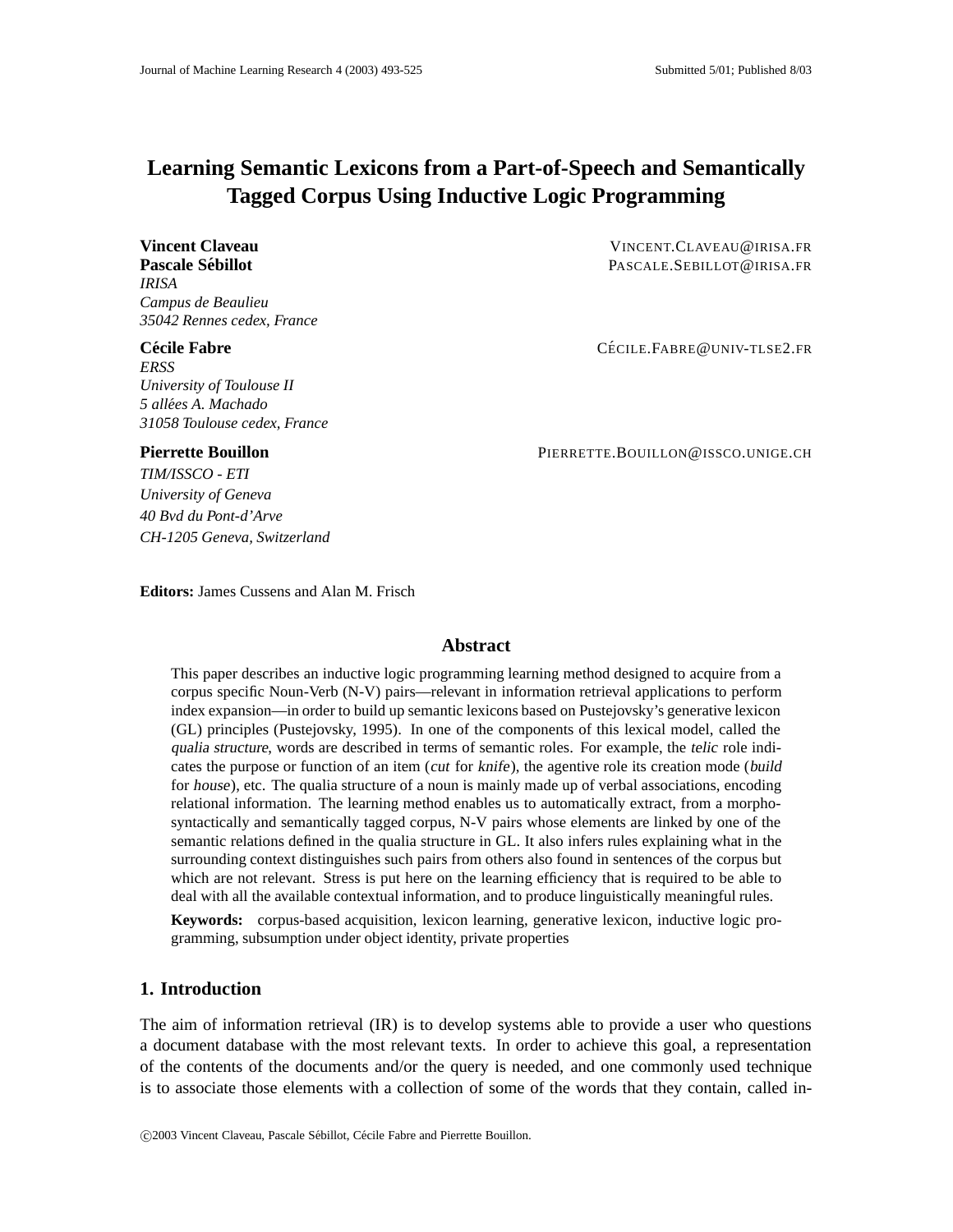dex terms. For example, the most frequent (simple or compound) common nouns (N), verbs (V) and/or adjectives (A) can be chosen as indexing terms. See Salton (1989), Spärck Jones (1999) and Strzalkowski (1995) for other possibilities. The solutions proposed to the user are the texts whose indexes better match the query index. The quality of IR systems therefore depends highly on the indexing language that has been chosen. Their performance can be improved by offering more extended possibilities of matching between indexes. This can be achieved through index expansion, that is, the extension of index words with other words that are close to them in order to get more matching chances. Morpho-syntactic expansion is quite usual: for example, the same index words in plural and singular forms can be matched. Systems with linguistic knowledge databases at their disposal can also deal with one type of semantic similarity, usually limited to specific intra-category reformulations (especially N-to-N ones), following synonymy or hyperonymy links: for example, the index word car can be expanded into vehicle.

Here we deal with a new kind of expansion that has been proven to be particularly useful (Grefenstette, 1997; Fabre and Sébillot, 1999) for document database questioning. It concerns N-V links and aims at allowing matching between nominal and verbal formulations that are semantically close. Our objective is to permit a matching, for example, between a query index disk store and the text formulation to sell disks, related by the semantic affinity between an entity (store) and its typical function (sell). N-V index expansion however has to be controlled in order to ensure that the same concept is involved in the two formulations. We have chosen Pustejovsky's generative lexicon (GL) framework (Pustejovsky, 1995; Bouillon and Busa, 2001) to define what a relevant N-V link is, that is, an N-V pair in which the N and the V are related by a semantic link that is prominent enough to be used to expand index terms.

In the GL formalism, lexical entries consist of structured sets of predicates that define a word. In one of the components of this lexical model, called the qualia structure, words are described in terms of semantic roles. The telic role indicates the purpose or function of an item (for example, cut for knife), the agentive role its creation mode (build for house), the constitutive role its constitutive parts (handle for handcup) and the formal role its semantic category (contain (information) for book). The qualia structure of a noun is mainly made up of verbal associations, encoding relational information. Such N-V links are especially relevant for index expansion in IR systems (Fabre and Sébillot, 1999; Bouillon et al., 2000b). In what follows, we will thus consider as a relevant N-V pair a pair composed of an N and a V related by one of the four semantic relations defined in the qualia structure in GL.

However, GL is currently no more than a formalism; no generative lexicons exist that are precise enough for every domain and application (for example IR), and the manual construction cost of a lexicon based on GL principles is prohibitive. Moreover, the real N-V links that are the keypoint of the GL formalism vary from one corpus to another and cannot therefore be defined <sup>a</sup> priori. A way of building such lexicons—that is, such N-V pairs in which V plays one of the qualia roles of N—is required. The aim of this paper is to present a machine learning method, developed in the inductive logic programming framework, that enables us to automatically extract from a corpus N-V pairs whose elements are linked by one of the semantic relations defined in the GL qualia structure (called qualia pairs hereafter), and to distinguish them, in terms of surrounding categorial (Part-of-Speech, POS) and semantic context, from N-V pairs also found in sentences of the corpus but not relevant. Our method must respect two kinds of properties: firstly it must be robust, that is, it must infer rules explaining the concept of qualia pair that can be used on a corpus to automatically acquire GL semantic lexicons. Secondly it has to be efficient in producing generalizations from a large amount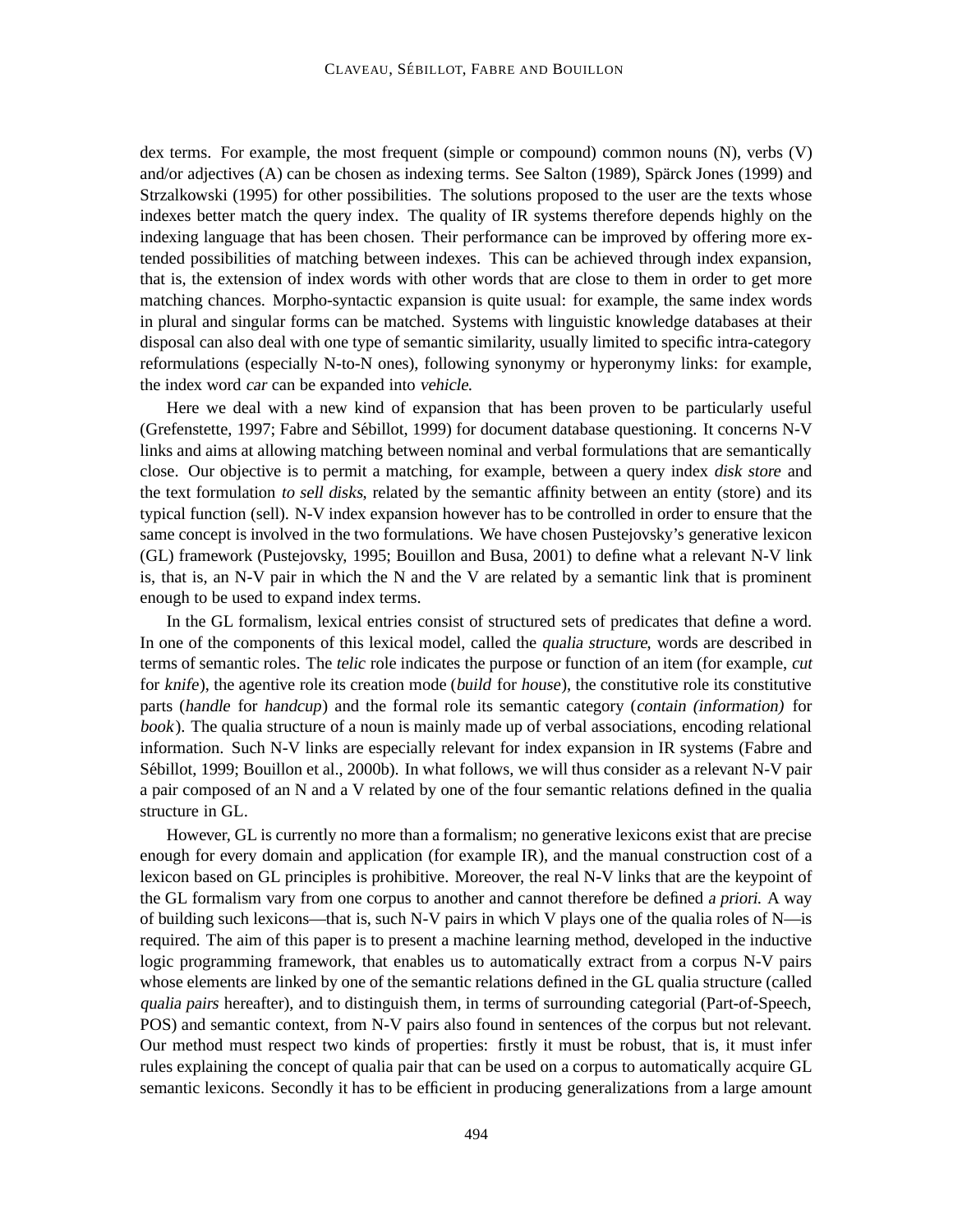of possible contextual information found in very large corpora. This work has also a linguistic motivation: linguists do not currently know all the patterns that are likely to convey qualia relations in texts and cannot therefore verbalize rules that describe them; the generalizations inferred by our learning method have thus a linguistic interest. The paper will be divided into four parts. Section 2 briefly presents a little more information about GL and motivates using N-V index expansion based on this formalism in information retrieval applications. Section 3 describes the corpus that we have used in order to build and test our learning method, and the POS and semantic tagging that we have associated with its words to be able to characterize the context of N-V qualia pairs. Section 4 explains the machine learning method that we have developed and in particular raises questions of expressiveness and efficiency. Section 5 is dedicated to its theoretical and empirical validation, when applied to our technical corpus, and ends with a discussion about the linguistic relevance of the generalized clauses that we have learnt in order to explain the concept of qualia pairs.

## **2. The Generative Lexicon and Information Retrieval**

In this section, we first describe the structure of a lexical entry in the GL formalism. We then argue for the use of N-V index expansion based on GL qualia structure in information retrieval.

## **2.1 Lexical Entries in the Generative Lexicon**

As mentioned above, lexical entries in GL consist of structured sets of typed predicates that define a word. Lexical representations can thus be considered as reserves of types on which different interpretative strategies operate; these representations are responsible for word meaning in context. This generative theory of the lexicon includes three levels of representation for a lexical entry: the argument structure ( $\arg(t)$ , the event structure (event stript), and the qualia structure ( $\arg(t)$ ) as illustrated in Figure 1 for word <sup>W</sup>.



Figure 1: Lexical entry in GL

All the syntactic categories receive the same levels of description. Argument and event structures contain the arguments and the events that occur in the definitions of the words. These elements can be either necessarily expressed syntactically or not—in this last case, they are called default arguments (D-ARG) or default events (D-E). The qualia structure links these arguments and events and defines the way they take part in the semantics of the word.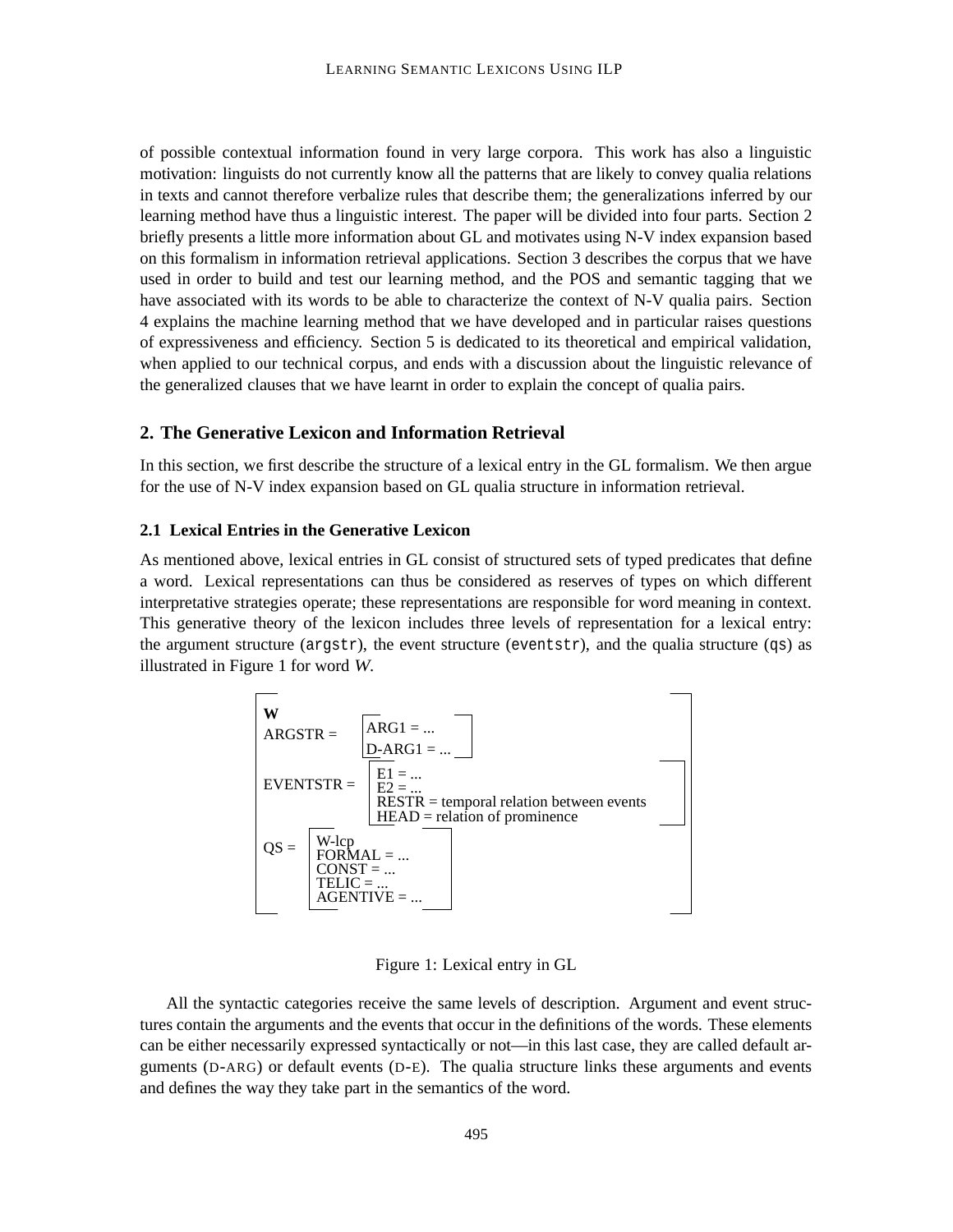In the qualia structure, the four semantic roles correspond to interpreted features that form the basic vocabulary for the lexical description of a word, and determine the structure of the information associated with it (that is, its lexical conceptual paradigm  $(lcp)$ ). Their meanings have already been given in Section 1. Figure 2 presents the lexical representation of book as mentioned by Pustejovsky (1995), in which the item both appears as a physical object, and as an object that contains information (denoted by info.physobj-lcp).



Figure 2: Lexical representation of book

This representation can be interpreted as:  $\lambda x. y[book(x : physobj.y : info) \wedge contain(x, y) \wedge$  $\lambda w \lambda e_1[read(e_1, w, x, y)] \wedge \exists e_2 \exists v[write(e_2, v, x, y)]].$ 

A network of relations is thus defined for each noun, for example book-write, book-read, bookcontain for book. These relations are not empirically defined but are linguistically motivated: they are the relations that are necessary to explain the semantic behaviour of the noun. These are the kinds of relations we want to use in information retrieval (IR) applications to expand index terms and deal with intercategorial semantic paraphrases of users' requests.

#### **2.2 N-V Qualia Relations for Information Retrieval**

Arguments for using GL theory to define N-V pairs relevant for index reformulation have already been reported by Bouillon et al. (2000b). We only point out here the main reasons for that option.

Many authors agree on the fact that index reformulation must not be limited to N-N relations. For example, Grefenstette (1997) suggests the importance of syntagmatic N-V links to explicit and disambiguate nouns contained in short requests in an IR application. One way to semantically characterize research is to extract verbs that co-occur with it to know what research can do (research shows, research reveals, etc.), or what is done for research (do research, support research, etc.). Our work within GL framework is a way to systemize such a proposition.

From the theoretical point of view, GL is a theory of words in context: it defines under-specified lexical representations that acquire their specifications within corpora. For example (see Figure 2), book in a given corpus can receive the agentive predicate publish, the telic predicate teach, etc. Those representations can be considered as a way to structure information in a corpus and, in that sense, the relations that are defined in GL are privileged information for IR. Moreover, in this perspective, GL has been preferred to existing lexical resources such as WordNet (Fellbaum, 1998) for two main reasons: the lexical relations we want to exhibit—namely N-V links—are unavailable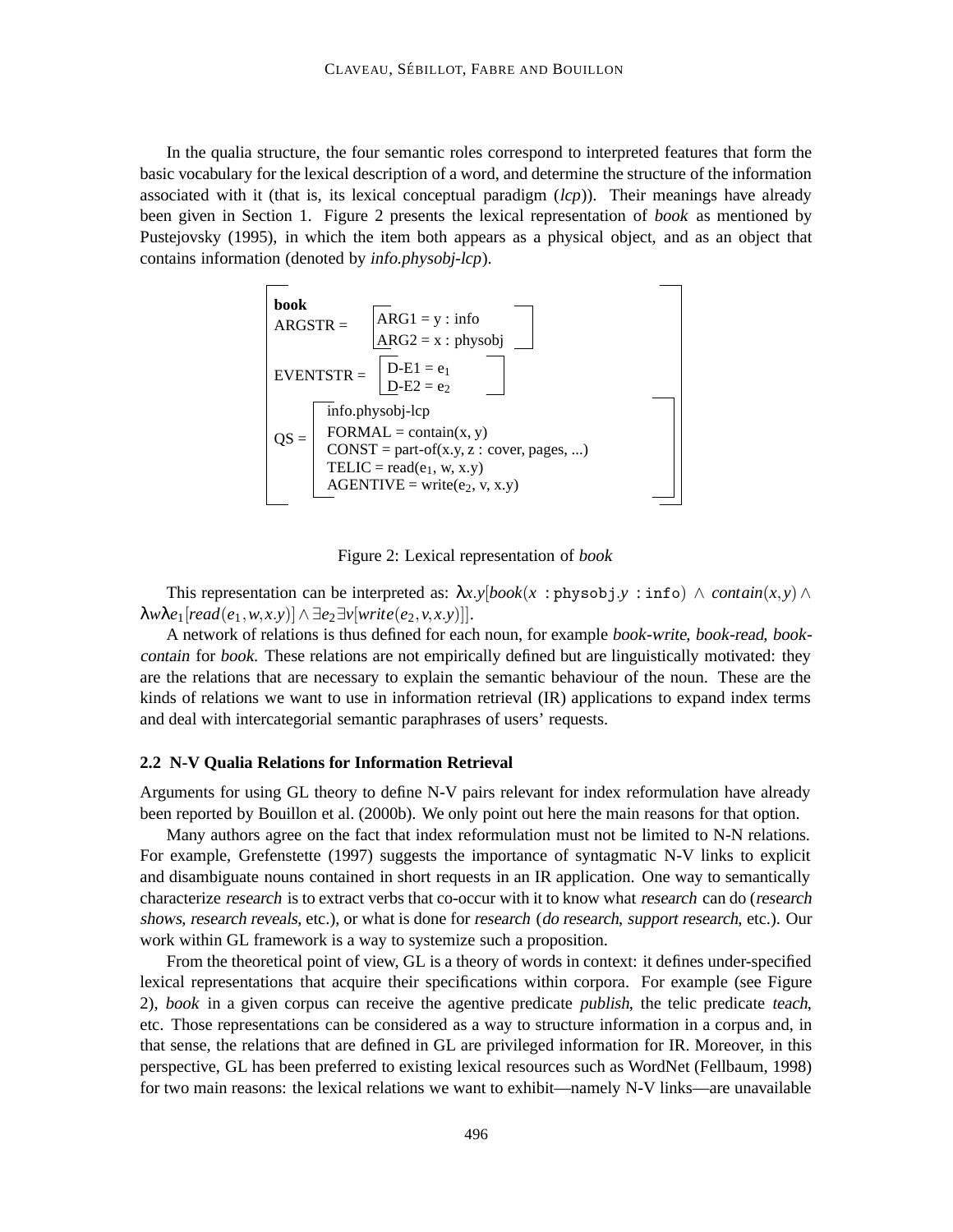in WordNet, which focuses on paradigmatic lexical relations; WordNet is a domain-independent, static resource, which, as such, cannot be used to describe lexical associations in specific texts, considering the great variability of semantic associations from one domain to another (Voorhees, 1994; Smeaton, 1999).

Concerning practical issues, the validity of using GL theory to define N-V couples relevant for reformulation has already been partly tested. First, Fabre (1996) has shown that N-V qualia pairs can be used to calculate the semantic representations of binominal sequences (NN compounds in English and  $N$  preposition  $N$  sequences in French), and thus offer extended possibilities for reformulations of compound index terms. Fabre and Sébillot (1999) have then used those relations in an experiment conducted on a French telematic service system. They have shown that the context of binominal sequences can be used to disambiguate nouns, provided that syntagmatic links exist or are developed within the thesaurus of the retrieval system, and that these syntagmatic relations can be used to discover semantic paraphrase links between a user's question and the texts of an indexed database. A second test has also been carried out in the documentation service of a Belgian bank (Vandenbroucke, 2000). Its documentalists traditionally use boolean questions with nominal terms. They were asked to evaluate the relevance of proposed qualia verbs associated with nouns of their questions to specify their requests or to access documents they had not thought of. Those first results were quite promising.

However, in order to be able to make the most of N-V qualia pairs and deeply evaluate their relevance for information retrieval applications, a method to automatically acquire these pairs from a corpus is necessary. Our goal is thus to learn GL-based semantic lexicons from corpora (more precisely N-V qualia pairs). Before describing the learning method we have developed to achieve this goal, we first present the corpus we have used, and the information we have associated with its words to be able to characterize the context of N-V qualia pairs.

## **3. The MATRA-CCR Corpus and its Tagging**

In this section, the technical corpus that we have used to learn semantic lexicons based on GL principles is described. This corpus has first undergone part-of-speech (POS) tagging which aims at providing each word of the text with an unambiguous categorial tag (singular common noun, infinitive verb, etc.); categorial tagging is presented in Section 3.2. Secondly, in order to permit learning of what distinguishes qualia pairs from non-qualia ones that appear in exactly the same syntactic structures, semantic tags have been added. For example in structures like Verbinf det N1 prep N2, the pair N2 Verbinf is sometimes non-qualia (for example (corrosion, vérifier) (corrosion, check) in vérifier l'absence de corrosion (check the absence of corrosion)) but sometimes qualia (for example (réservoir, vider) (tank, empty) in vider le fond du réservoir (empty the bottom of the tank)) when N1 indicates for example a part of an object. A simple POS-tagging of those two sentences does not display any difference between them. Section 3.3 is dedicated to the description of the semantic tagging of the corpus, that is to the addition of tags unambiguously describing the semantic class of each of its words.

#### **3.1 The MATRA-CCR Corpus**

The French corpus used in this project is a 700 KBytes handbook of helicopter maintenance, provided by MATRA-CCR Aérospatiale, which contains more than  $104,000$  word occurrences. The MATRA-CCR corpus has some special characteristics that are especially well suited for our task: it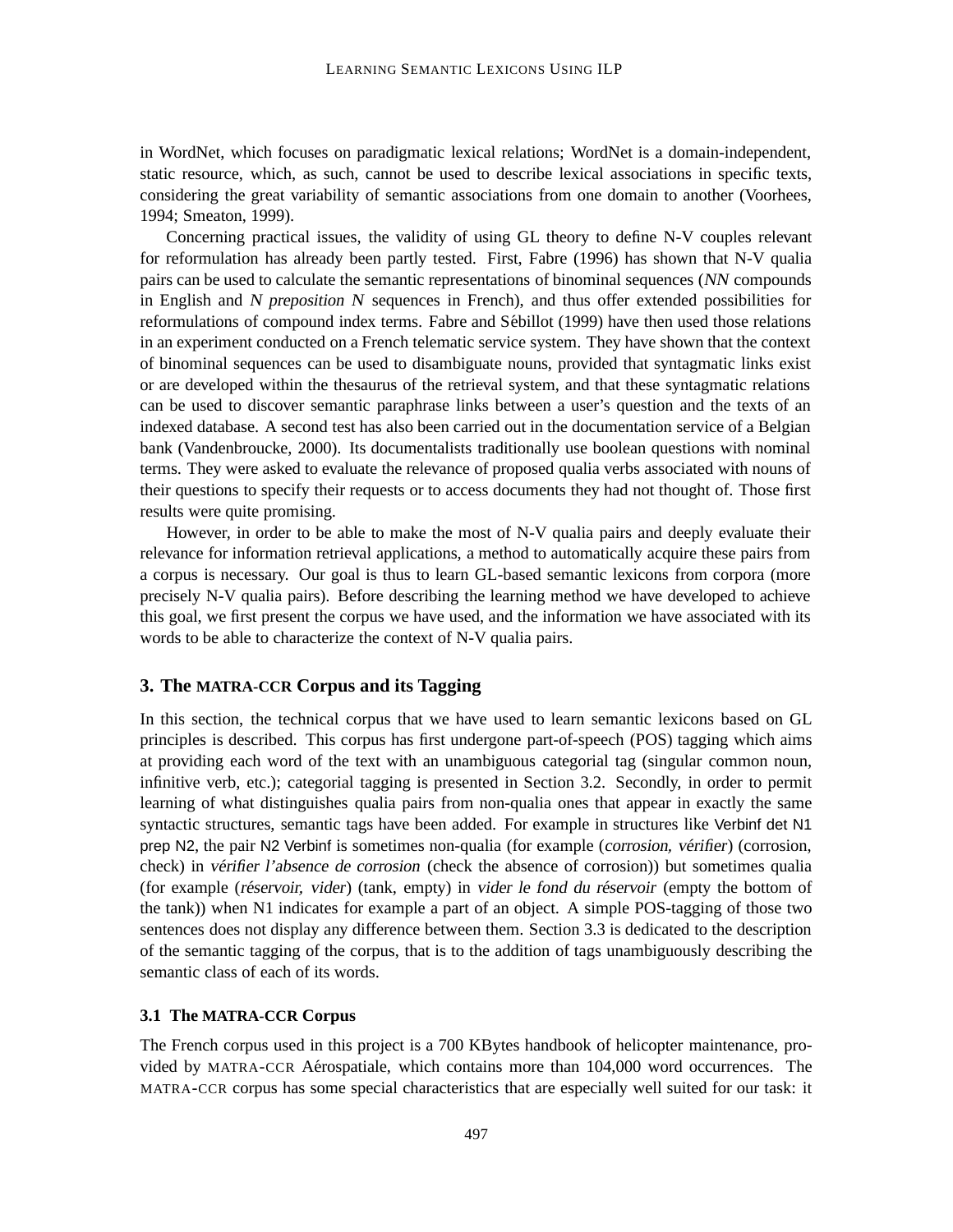is coherent, that is, its vocabulary and syntactic structures are homogeneous; it contains many concrete terms (screw, door, etc.) that are frequently used in sentences together with verbs indicating their telic (screws must be tightened, etc.) or agentive roles (execute <sup>a</sup> setting, etc.).

## **3.2 Part-of-Speech Tagging**

This corpus has been POS-tagged with the help of annotation tools developed in the MULTEXT project (Ide and Véronis, 1994; Armstrong, 1996); sentences and words are first segmented with MTSEG; words are analyzed and lemmatized with MMORPH (Petitpierre and Russell, 1998; Bouillon et al., 1998), and finally disambiguated by the TATOO tool, a hidden Markov model tagger (Armstrong et al., 1995). Each word therefore only receives one POS tag which indicates its morphosyntactic category (and its gender, number, etc.) with high precision: less than 2% of errors have been detected when compared to a manually tagged 4,000-word test-sample of the corpus. Those POS tags are one of the elements used by our learning method to characterize the context in which qualia pairs can be found.

## **3.3 Semantic Tagging**

The semantic tagging is done on the already POS-tagged MATRA-CCR corpus; we therefore benefit from the disambiguation of polyfunctional words (that is, words that have different syntactic categories, such as règle in French which can be the indicative of the verb to regulate and the common noun rule) (Wilks and Stevenson, 1996). We have first built the semantic classification which we used as tagset for the semantic tagging. This tagging process is then carried out with the help of the same probabilistic tagger as for POS-tagging and, as shown here, the majority of the semantic ambiguities are solved.

More precisely, a lexicon containing every word (the lexicon entries) of the MATRA-CCR corpus is created; it associates with each word all its possible semantic tags. The most relevant tagset for each category must be chosen. We only describe here the semantic classification of the main POS categories of the MATRA-CCR corpus. We also give the results of its semantic tagging using the hidden Markov model tagger. A more detailed presentation can be found in (Bouillon et al., 2001).

WordNet's (Fellbaum, 1998) most generic classes have initially been selected to systematically classify the nouns. However, irrelevant classes (for our corpus) have been withdrawn and, for large classes, a more precise granularity has been chosen (for example the class artefact has been split into more precise categories). This has led to 33 classes, hierarchically organized as shown in Figure 3 (WordNet classes not used for tagging are in italics and semantic tags are bracketed). Only 8.7% of the entries of the common noun lexicon are ambiguous. Most of those ambiguities correspond to complementary polysemy (for example, enfoncement can both indicate a process (pushing in) or its result (hollow); it is therefore classified as both **pro** and **sta**).

Concerning verbs, WordNet classification was judged too specific. A minimal partition into 7 classes has been selected. Only 7 verbs (among about 570) are ambiguous. Adjectives and prepositions, etc. have also been classified and have led to the creation of lexicons in which very few entries are ambiguous.

Those various lexicons are then used to carry out the semantic tagging of the POS-tagged MATRA-CCR corpus by projecting the semantic tags on the corresponding words. Ambiguities are solved with the help of the probabilistic tagger, following principles described in (Bouillon et al., 2000a). A 6,000-word sample of the corpus has been chosen to evaluate the semantic tagging pre-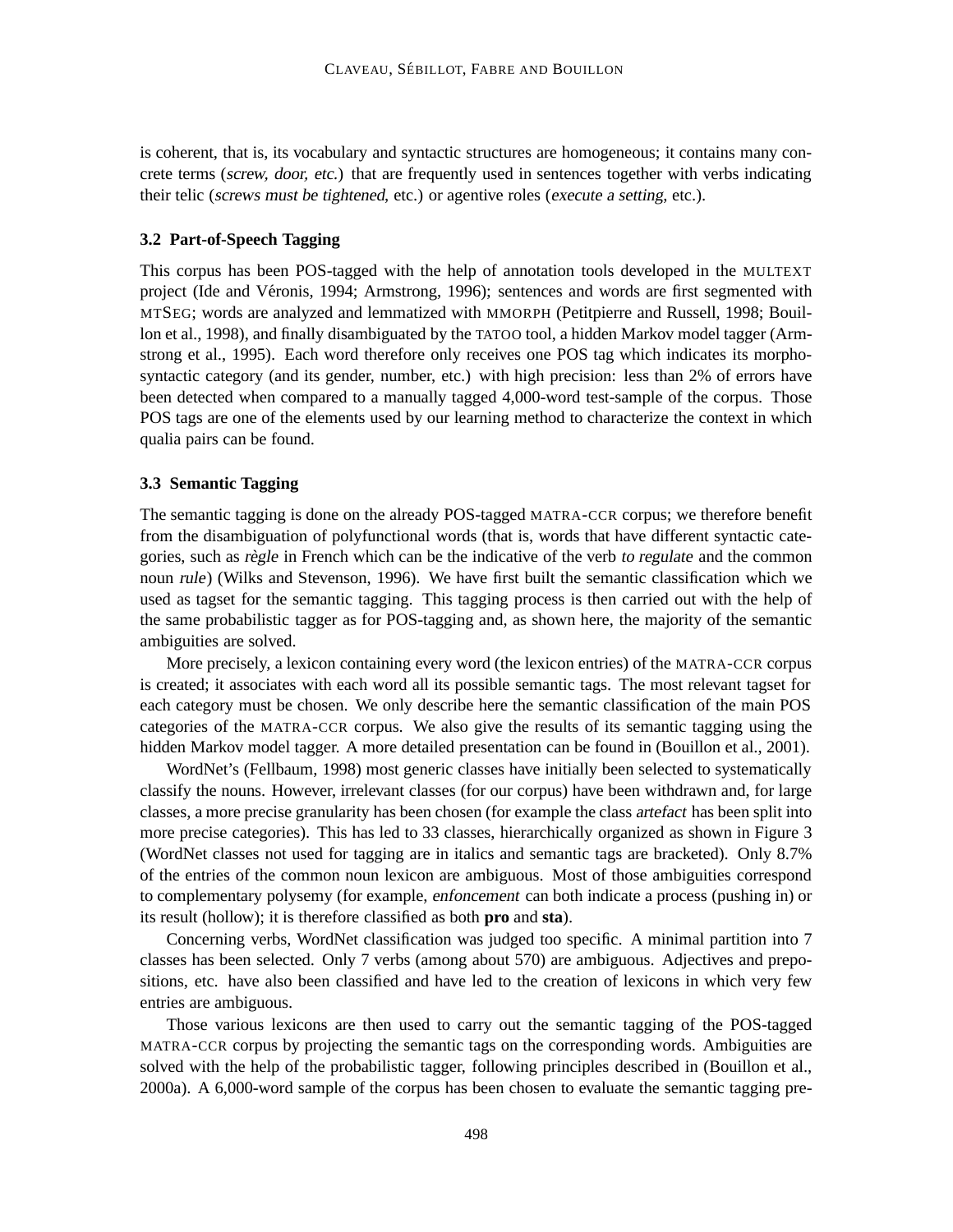

Figure 3: Hierarchy of classes for the semantic tagging of common nouns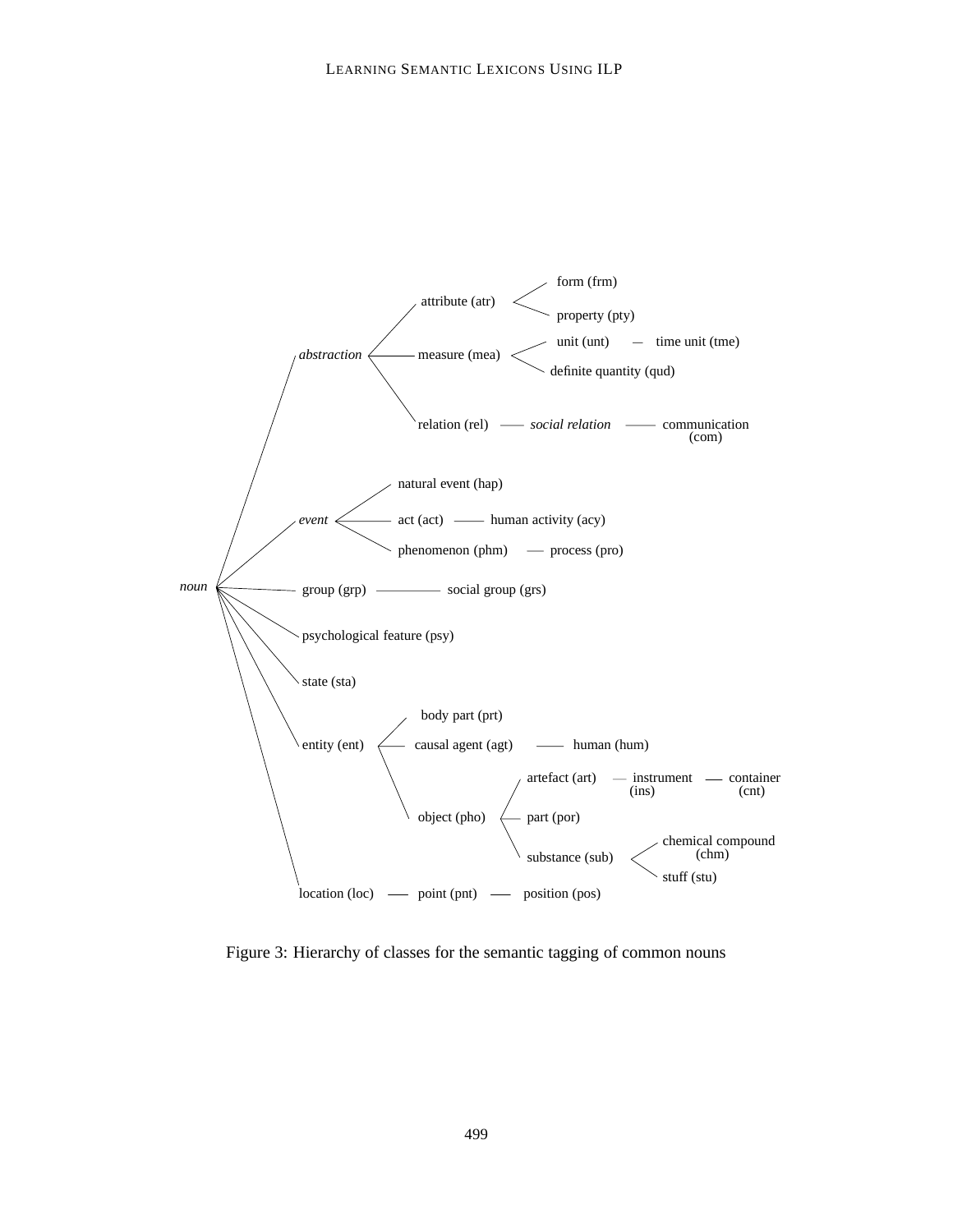cision. It contains 7.78% of ambiguous words; 85% of them have been correctly disambiguated (1.18% of semantic tagging errors).

All those POS and semantic tags in the MATRA-CCR corpus are the contextual key information used by the learning method that we have developed in order to automatically extract N-V qualia pairs. The next section explains its realization.

## **4. The Machine Learning Method**

We aim at learning a special kind of semantic relations from our POS and semantically tagged MATRA-CCR corpus, that is, verbs playing a specific role in the semantic representation of common nouns, as defined in the qualia structure in GL formalism. Trying to infer lexical semantic information from corpora is not new: a lot of work has already been conducted on this subject, especially in the statistical learning domain. See Grefenstette (1994b), for example, or Habert et al. (1997) and Pichon and Sébillot (1997) for surveys of this field. Following Harris's framework (Harris et al., 1989), such research tries to extract both syntagmatic and paradigmatic information, respectively studying the words that appear in the same window-based or syntactic contexts as a considered lexical unit (first order word affinities Grefenstette, 1994a), or the words that generate the same contexts as the key word (second order word affinities). For example, Briscoe and Carroll (1997) and Faure and Nédellec (1999) try to automatically learn verbal argument structures and selectional restrictions; Agarwal (1995) and Bouaud et al. (1997) build semantic classes; Hearst (1992) and Morin (1999) focus on particular lexical relations, like hyperonymy. Some of this research is concerned with automatically obtaining more complete lexical semantic representations (Grefenstette, 1994b; Pichon and Sébillot, 2000). Among these studies, mention must be made of the research described by Pustejovsky et al. (1993) which gives some principles for acquiring GL qualia structures from a corpus; this work is however quite different from ours because it is based upon the assumption that the extraction of the qualia structure of a noun can be performed by spotting a set of syntactic structures related to qualia roles; we propose to go one step further as we have no a priori assumptions concerning the structures that are likely to convey these roles in a given corpus.

In order to automatically acquire N-V pairs whose elements are linked by one of the semantic relations defined in the qualia structure in GL, we have decided to use a symbolic machine learning method. Moreover, symbolic learning has led to several studies on the automatic acquisition of semantic lexical elements from corpora (Wermter et al., 1996) during the last few years. This section is devoted to the explanation of our choice and to the description of the method that we have developed.

Our selection of a learning method is guided by the fact that this method must not only provide a predictor (this N-V pair is relevant, this one is not) but also infer general rules able to explain the examples, that is, bring linguistically interpretable elements about the predicted qualia relations. This essential explanatory characteristic has motivated our choice of the inductive logic programming (ILP) framework (Muggleton and De Raedt, 1994) in which programs, that are inferred from a set of facts and a background knowledge, are logic programs, that is, sets of Horn clauses. Contrary to some statistical methods, it does not just give raw results but explains the concept that is learnt, that is, here, what characterizes a qualia pair (versus a non-qualia one). This choice is also especially justified by the fact that, up to now, linguists do not know what all the textual patterns that express qualia relations are; they cannot thus verbalize rules describing them. Therefore, ILP seems to be an appropriate option since its relational nature can provide a powerful expressiveness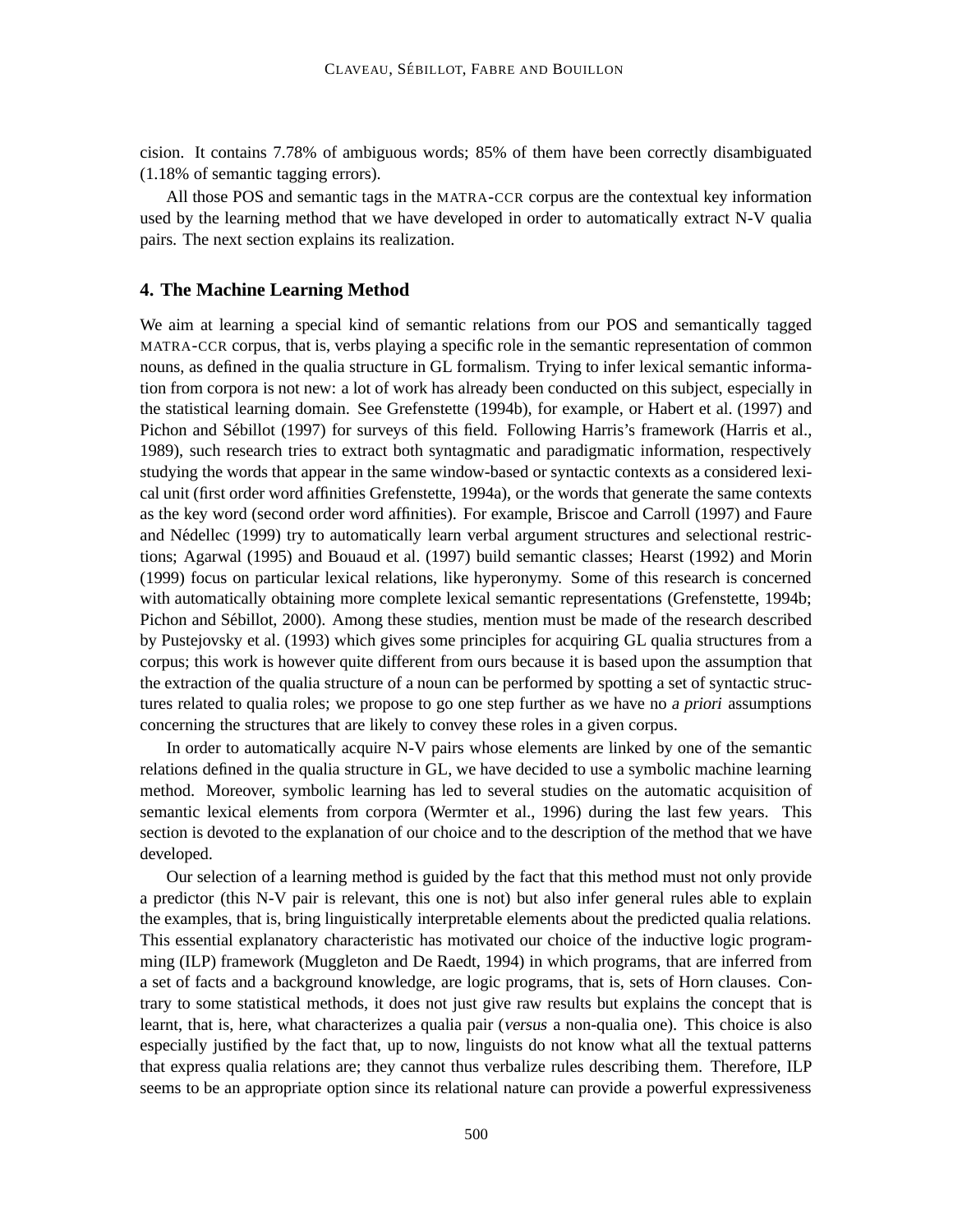for these linguistic patterns. Moreover, as linguistic theories provide no clues concerning elements that indicate qualia relations, ILP's adaptable framework is particularly suitable for us. Lastly, the errors inherent in the automatic POS and semantic tagging process previously described make the choice of an error-tolerant learning method essential. The possibility of handling data noise in ILP guarantees this robustness.

For our experiments, we provide a set of N-V pairs related by one of the qualia relations (positive example set,  $E^+$ ) within a POS and semantic context (elements from sentences containing those N-V pairs in the corpus), and a set of N-V pairs that are not semantically linked (negative example set, *E*−). Generalizing rules from semantic and POS information about words that occur in the context of N-V qualia pairs in the corpus and from distances between N and V in the sentences from which examples are built is a particularly hard task. The difficulty is mainly due to the amount of information that has to be handled by the ILP algorithm. We must therefore focus on the efficiency of this learning step to be certain to obtain linguistically meaningful clauses in a relatively small amount of time. Most ILP systems provide a way to deal more or less with the problem of the form of the rules but only some of them enable a total control of this form and of the rule search efficiency. Moreover, the particular structure of our POS and semantic information makes it essential to use a system capable of processing relational background knowledge. For our project, we have thus chosen  $ALEPH<sup>1</sup>$ , Srinivasan's ILP implementation that has already been proven well suited to deal with a large amount of data in multiple domains (mutagenesis, drug structure...) and permits complete and precise customization of all the settings of the learning task. For research use, ALEPH is also very attractive since it is entirely written in Prolog and thus allows the user to easily have a comprehensive view of the learning process, and in particular to write his/her own refinement operator to adequately perform rule search. However, this is certainly not the fastest choice: other ILP programs could be used that would perform in shorter time, but it would be to the detriment of a complete user control on the learning task. A few experiments have indeed been carried out with Quinlan's FOIL; the computing time was better (about half of the ALEPH time, see Section 5.1), but some of the produced rules did not match the linguistically motivated form requirements we defined in Section 4.2. These results are certainly due to the greedy search strategy used by FOIL.

In this section we first explain the construction of *E*<sup>+</sup> and *E*<sup>−</sup> for ALEPH. We then define the space in which the rules that we want to learn are searched for (that is, what the rules we learn are and how they are related to each other). We finally describe how we improve the efficiency of the search by pruning some irrelevant hypotheses. The clauses that are obtained and their evaluation are detailed in Section 5.

## **4.1 Example Construction**

Our first task consists in building up  $E^+$  and  $E^-$  for ALEPH, in order for it to infer generalized clauses that explain what, in the POS and semantic contexts of N-V pairs, distinguishes relevant pairs from non-relevant ones. Here is our methodology for their construction.

First, every common noun in the MATRA-CCR corpus is considered. More precisely, we only deal with a 81,314 word occurrence subcorpus of the MATRA-CCR corpus, which is formed by all the sentences that contain at least one N and one V. This subcorpus contains 1,489 different N (29,633 noun occurrences) and 567 different V (9,522 verb occurrences). For each N, the 10 most strongly associated V, in terms of  $\chi^2$  (a statistical correlation measure based upon the relative frequencies of

<sup>1.</sup> http://web.comlab.ox.ac.uk/oucl/research/areas/machlearn/aleph/aleph toc.html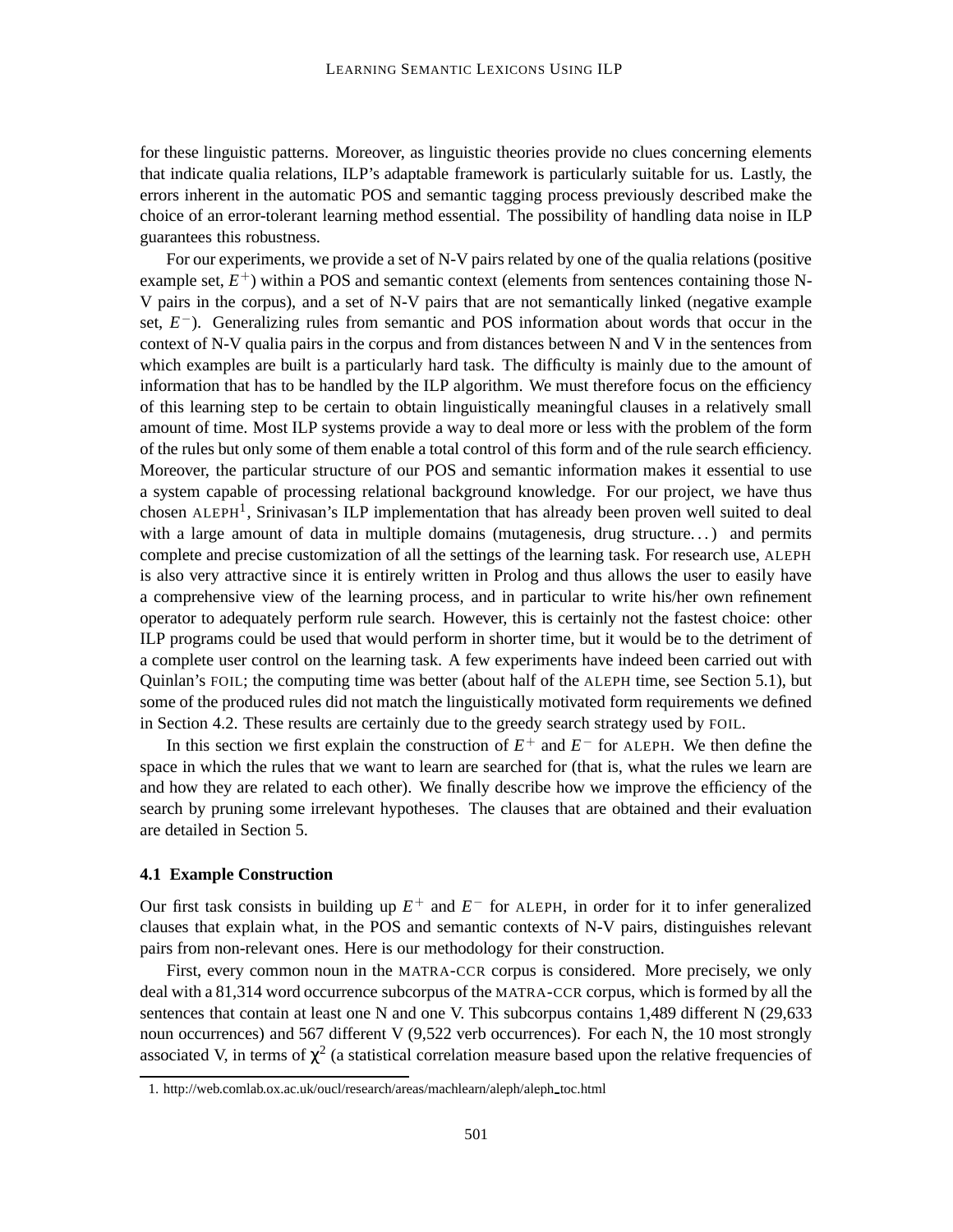words), are selected. This first step produces at the same time pairs whose components are correctly bound by one qualia role ((roue, gonfler) (wheel, inflate)) and pairs that are fully irrelevant ((roue, prescrire) (wheel, prescribe)).

Each pair is manually annotated as relevant or irrelevant according to Pustejovsky's qualia structure principles. A Perl program is then used to find the occurrences of these N-V pairs in the sentences of the corpus.

For each occurrence of each pair that is supposed to be used to build one positive example (that is, pairs that have been globally annotated as relevant), a manual control has to be done to ensure that the N and the V really are in the expected relation within the studied sentence. After this control, a second Perl program automatically produces the positive example by adding a clause of the form is qualia(noun identifier, verb identifier). to the set  $E^+$ . Information is also added to the background knowledge that describes each word of the sentence and the position in the sentence of the N-V pair. For example, for a five word long sentence whose word identifiers are w 1 ... w -5, and the N-V pair w 4-w 2, the following clauses are added:

```
tags(w 1,POS-tag,semantic-tag).
tags(w 2,POS-tag,semantic-tag).
pred(w_2,w_1).
tags(w 3,POS-tag,semantic-tag).
pred(w_3,w_2).
tags(w 4,POS-tag,semantic-tag).
pred(w 4,w 3).
tags(w 5,POS-tag,semantic-tag).
pred(w 5,w 4).
distances(w 4,w 2,distance in words,distance in verbs).
```
where  $pred(x,y)$  indicates that word y occurs just before word x in the sentence, the predicate tags/3 gives the POS and semantic tags of a word, and distances/4 specifies the number of words and the number of verbs between N and V in the sentence (a negative distance indicates that N occurs before V, a positive one indicates that V occurs before N in the studied sentence; distances are shifted by one in order to distinguish a positive null distance from a negative null one).

For example, the N-V qualia pair in boldface in the sentence "L'installation se compose : de deux atterrisseurs **protégés** par des **carénages**, fixés et articulés..." (the system is composed: of two landing devices **protected** by **streamlined bodies**, fixed and articulated. . . ) is transformed into is qualia(m11124 52,m11124 35). and

```
tags(m11123_3_deb,tc_vide,ts_vide).
tags(m11123 3,tc noun sg,ts pro).
pred(m11123 3,m11123 3 deb).
tags(m11123_16,tc_pron,ts_ppers).
pred(m11123_16,m11123_3).
tags(m11123 19,tc verb sg,ts posv).
pred(m11123_19,m11123_16).
tags(m11123 27,tc wpunct pf,ts ponct).
pred(m11123 27,m11123 19).
tags(m11124_1,tc_prep,ts_rde).
pred(m11124_1,m11123_27).
tags(m11124_4,tc_number.mum,ts_quant).pred(m11124_4,m11124_1).
tags(m11124_9,tc_noun_pl,ts_art).
pred(m11124_9,m11124_4).
tags(m11124 35,tc verb adj,ts acp).
```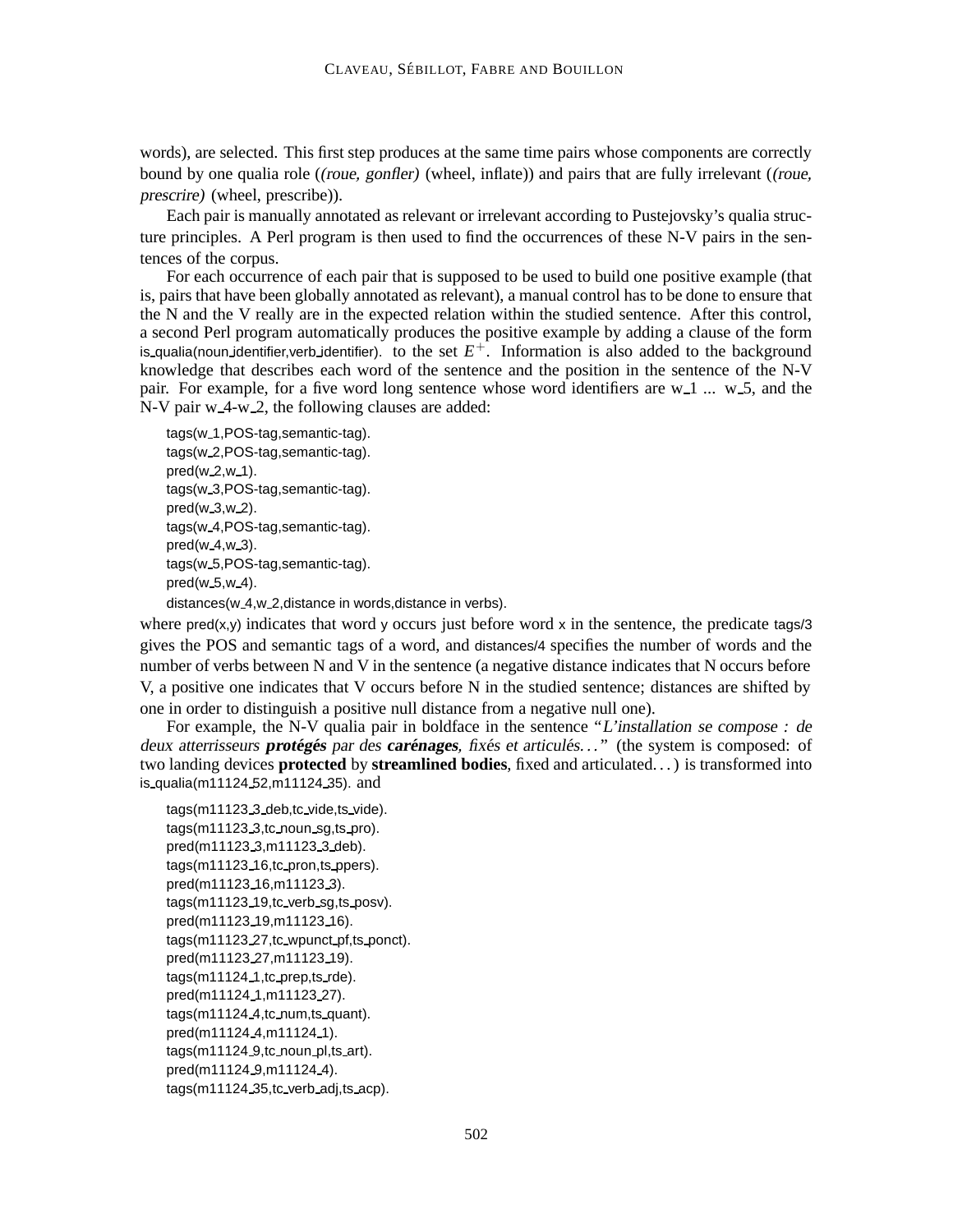```
pred(m11124_35,m11124_9).
tags(m11124 44,tc prep,ts rman).
pred(m11124 44,m11124 35).
tags(m11124_52,tc_noun_pl,ts_art).
pred(m11124 52,m11124 44).
tags(m11124_62,tc_wpunct,ts_virg).
pred(m11124 62,m11124 52).
tags(m11125_1, tc_verb_adj, ts_acp).
pred(m11125_1, m11124_62).
tags(m11125_7,tc_conj_coord,ts_rconj).
pred(m11125_7,m11125_1).
tags(m11125 10,tc verb adj,ts acp).
pred(m11125_10,m11125_7).
```
... distances(m11124 52,m11125 35,2,1).

where the special tags tc vide and ts vide describe the empty word which is used to indicate the beginning and the end of the sentence.

The negative examples are elaborated in the same way as the positive ones, with the same Perl program. They are automatically built from the above mentioned highly correlated N-V pairs that have been manually annotated as irrelevant, and from the occurrences in the corpus of potential relevant N-V pairs rejected during  $E^+$  construction (see above). For example, the non-qualia pair in boldface in the following sentence: "Au montage : gonfler la **roue** à la pression **prescrite**, ..." (When assembling: inflate the **wheel** to the **prescribed** pressure, . . . ) is added to the set *E*<sup>−</sup> as is qualia(m7978 15,m7978 31). and the following clauses are stored into the background knowledge:

```
tags(m7977 1 deb,tc vide,ts vide).
tags(m7977 1,tc prep,ts ra).
pred(m7977 1,m7977 1 deb).
tags(m7977 3,tc noun sg,ts acy).
pred(m7977 3,m7977 1).
tags(m7977 11,tc wpunct pf,ts ponct).
pred(m7977 11,m7977 3).
tags(m7978 7,tc verb inf,ts acp).
pred(m7978_7,m7977_11).
tags(m7978 15,tc noun sg,ts ins).
pred(m7978 15,m7978 7).
tags(m7978 20,tc prep,ts ra).
pred(m7978 20,m7978 9).
tags(m7978 22,tc noun sg,ts phm).
pred(m7978 22,m7978 20).
tags(m7978 31,tc verb adj,ts acc).
pred(m7978 31,m7978 22).
tags(m7978 41,tc wpunc,ts virg).
pred(m7978 41,m7978 31).
```

```
...
```
distances(m7978 15,m7978 31,-3,-1).

During this step, as shown in the encoding of the previous positive and negative examples, some categories of words are not taken into account: the determiners, and some adjectives, which are not considered as relevant to bring up information about context of qualia or non-qualia pairs.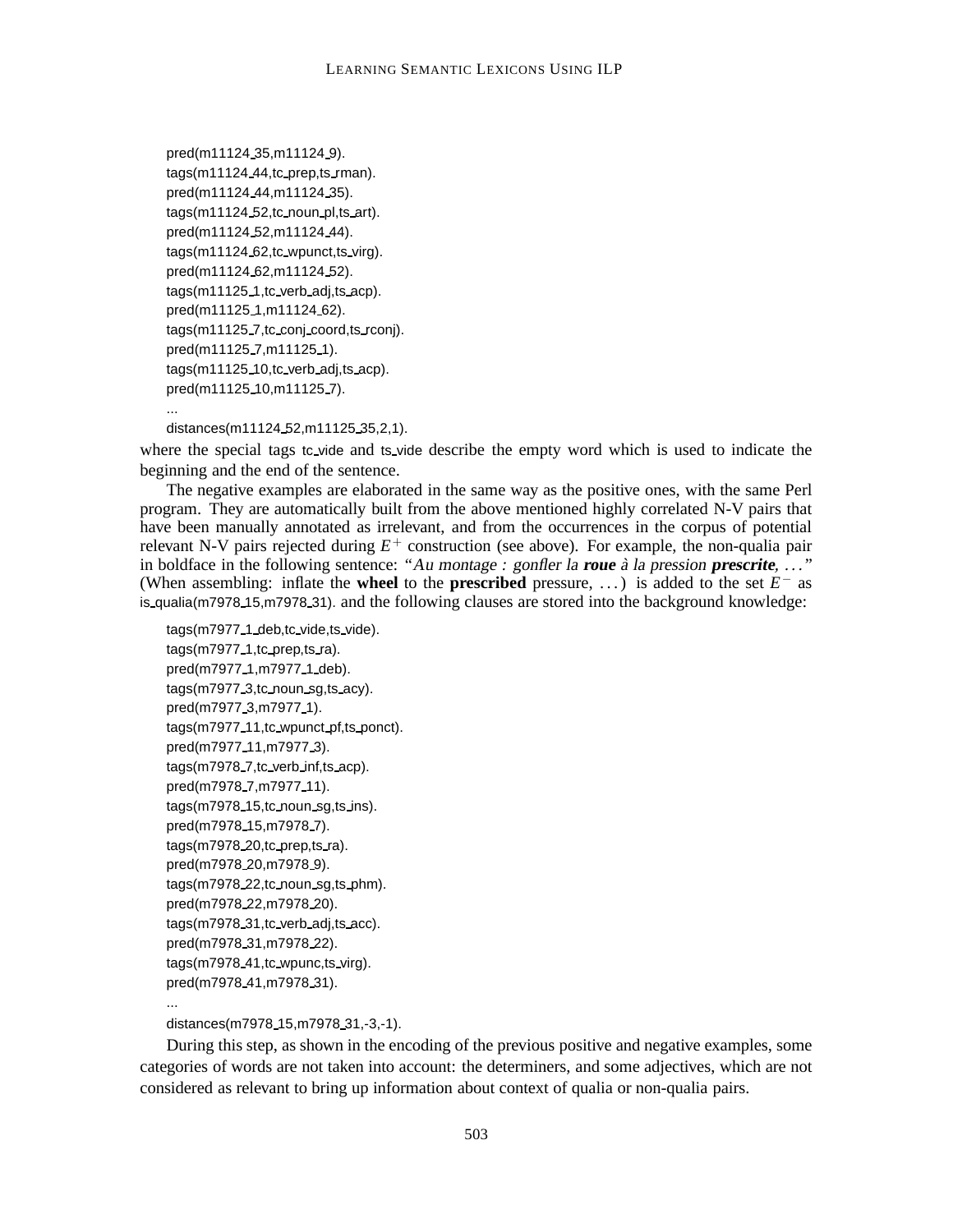3,099 positive examples and about 3,176 negative ones are automatically produced this way from the MATRA-CCR corpus. ALEPH's background knowledge is also provided with other information, that describes special relationships among POS and semantic tags. Those relationships encode, for example, the fact that a tag tc verb pl indicates a conjugated verb in the plural (conjugated plural), that can be considered as a conjugated verb (conjugated) or simply a verb (verb). Here is an example of those literals describing the words from a linguistic point of view:

```
verb(W) :- conjugated(W).
verb(W) :- infinitive(W).
...
conjugated( W ) :- conjugated plural( W ).
conjugated( W ) :- conjugated singular( W ).
conjugated plural( W ) :- tagcat( W, tc verb pl).
```
...

The background knowledge file describing all these relations and all the predicate definitions is given in appendix A. All the datasets (examples and background knowledge) used for the experiments are available from the authors on demand.

Let us define some terms we use later in this paper:

- "most general literals" are literals describing words that do not appear in the body of a clause in the background knowledge (for example, common\_noun/1, verb/1). Note that every word can be described by one and only one "most general literal".
- "POS literals" (resp. "semantic literals") are literals describing the morpho-syntactic (semantic) aspect of a word (the most general literals are not considered as semantic or POS literals),
- "most general POS literals" (resp. "most general semantic literals") are POS (semantic) literals that appear in the body of most general literals (for example, infinitive/1, entity/1).
- for two literals l1 and l2 such that a rule l1:-l2. exists in the background knowledge, l1 is called the immediate generalization of l2 and l2 is the immediate specialization of l1. The immediate generalizations of literals are unique with respect to the background knowledge.

For any word W of our corpus, our background knowledge is such that all the literals describing W can be ordered in a tree whose particular structure is used in the learning process. Indeed, the root of the tree is the most general literal describing W and it has two branches, one for the POS literals and the other for the semantic literals. Any node (literal) of these two branches has only one upper node (its immediate generalization) and at most one lower (its immediate specialization if it exists). Other useful predicates are also stored in the background knowledge, for example tagcat/2 and tagsem/2, that are used as an interface between the examples and the *POS* and *semantic literals*, and the predicate suc/2 defined as  $suc(X,Y)$ : pred $(Y,X)$ ; suc/2 is only used for reading convenience and is considered, especially in the hypothesis construction, as the equivalent of pred/2 (that is,  $is$ -qualia( $A,B$ ) :- suc( $A,B$ ). and is qualia( $A,B$ ) :- pred( $B,A$ ). are considered as one unique hypothesis).

Given  $E^+$ ,  $E^-$  and the background knowledge *B*, ALEPH tries to deal with that large amount of information and discover rules that explain (most of) the positive examples and reject (most of) the negative ones. To infer those rules, it uses examples to generate and test various hypotheses, and keeps those that seem relevant regarding what we want to learn. To sum up, ALEPH algorithm follows a very simple procedure that can be described in 4 steps, as stated in ALEPH's manual: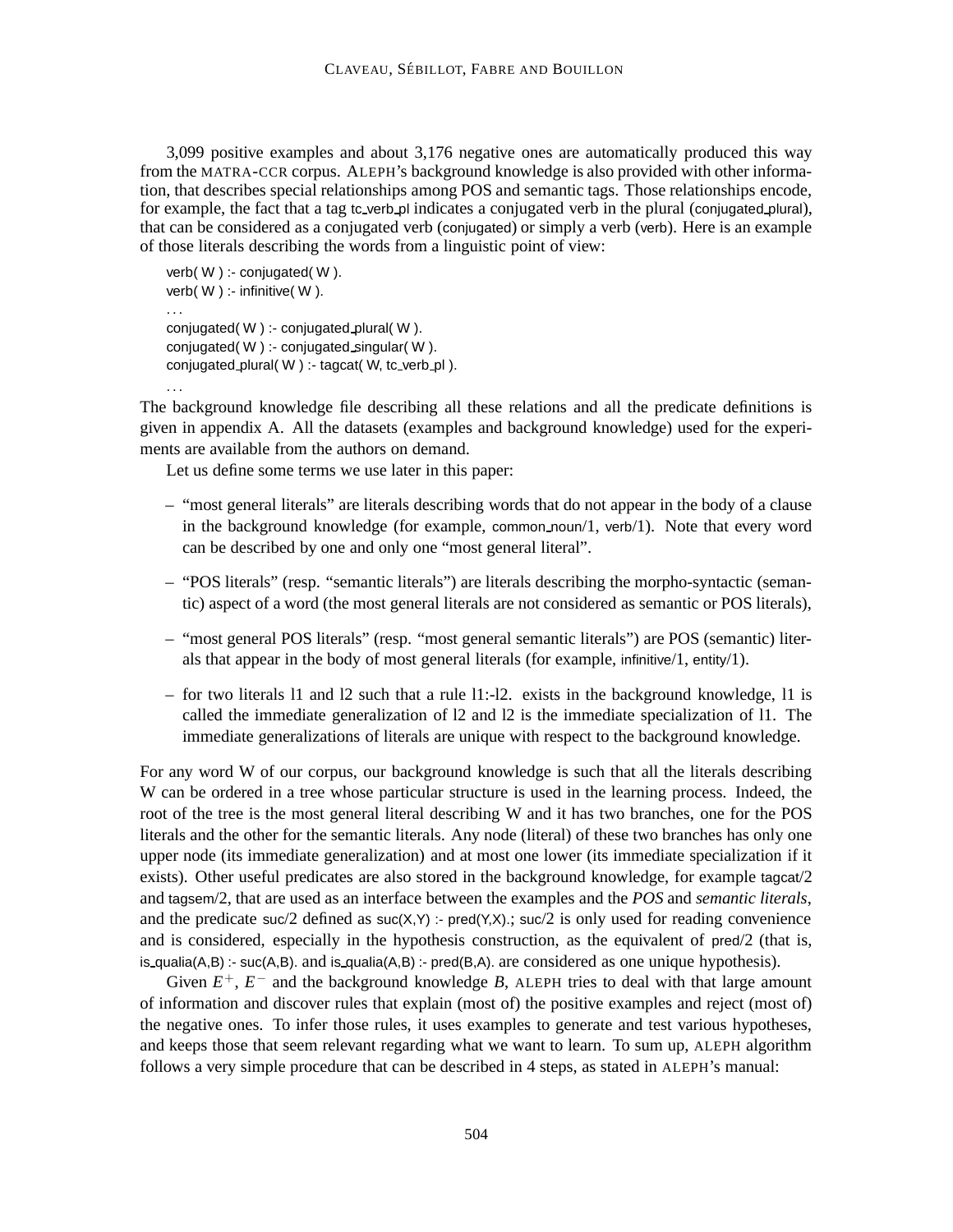- 1 **select one example** to be generalized. If none exist, stop;
- 2 **build** ⊥, that is, the most specific clause that explains the example;
- 3 **search** the space of solutions bounded below by ⊥ for the hypothesis that maximizes a score function. This is done with the help of a refinement operator;
- 4 **remove examples** that are "covered" ("explained") by the hypothesis that has been found. Return to step 1.

The search of hypotheses (step 3) is the most complex task of this algorithm, and also the longest one. To improve the efficiency of the learning and control the expressiveness of the solutions, this search space must be characterized.

#### **4.2 Hypothesis Search Lattice**

Many machine learning tasks can be considered as a search problem. In ILP, the hypothesis *H* that has to be learnt must satisfy:

 $∀e^+ ∈ E^+ : B ∪ H ⊨ e^+$  (completeness)

 $∀e<sup>-</sup> ∈ E<sup>-</sup> : B ∪ H ⊭ e<sup>-</sup>$  (correctness)

Such a hypothesis is searched for through the space of all Horn clauses to find the one that is complete and correct. Unfortunately, the tests required on the training data are costly and preclude an exhaustive search throughout the entire hypothesis space. Several kinds of biases are therefore used to limit that search space (see Nédellec et al., 1996). One of the most natural ones is the hypothesis language bias which defines syntactic constraints on the hypotheses to be found. This restriction on the search space considerably limits the number of potential solutions, prevents overfitting and ensures that only well-formed ones are obtained.

For us, a well-formed hypothesis is defined as a clause that gives (semantic and/or POS) information about words (N, V or words occurring in their context) and/or information about respective positions of N and V in the sentence. For example is qualia( $A,B$ ): - artefact( $A$ ), pred( $B,C$ ), suc( $A,C$ ), auxil $i$ ary(C).—which means that a N-V pair is qualia if N is an artefact, V is preceded by an auxiliary verb and N is followed by the same verb—is a well-formed hypothesis. We have therefore to indicate in ALEPH's settings that the predicates artefact/1, pred/2, suc/2, auxiliary/1... can be used to construct a hypothesis. Another constraint on the hypothesis language is that there can be at most one item of POS information and one item of semantic information about a given word. This means that the hypothesis is qualia(A,B) :- pred(B,C), participle(C), past participle(C). is not considered legal since there are two items of POS information about the word represented by C. Conversely, the hypotheses is\_qualia(A,B) :- pred(B,C), participle(C), action\_verb(C). or is\_qualia(A,B) :- pred(B,C), past\_participle(C), physical action verb(C). or even is qualia(A,B) :- pred(B,C), suc(A,C). are well-formed with respect to our task. Redundant information on one word is indeed superfluous and useless since all our POS and semantic information is hierarchically organized: one of the literals is thus more specific than the others and describes the word in a precisely enough way; the other literals are therefore useless. In our example, there is no need to say that  $C$  is a participle (participle $(C)$ ) if it is known to be a past participle (past participle(C)). This superfluousness issue is managed by our refinement operator. Several other predicates, in particular those dealing with the distances between N and V and their relative positions, are used in the hypothesis language. More than 100 different predicates can thus occur in a hypothesis.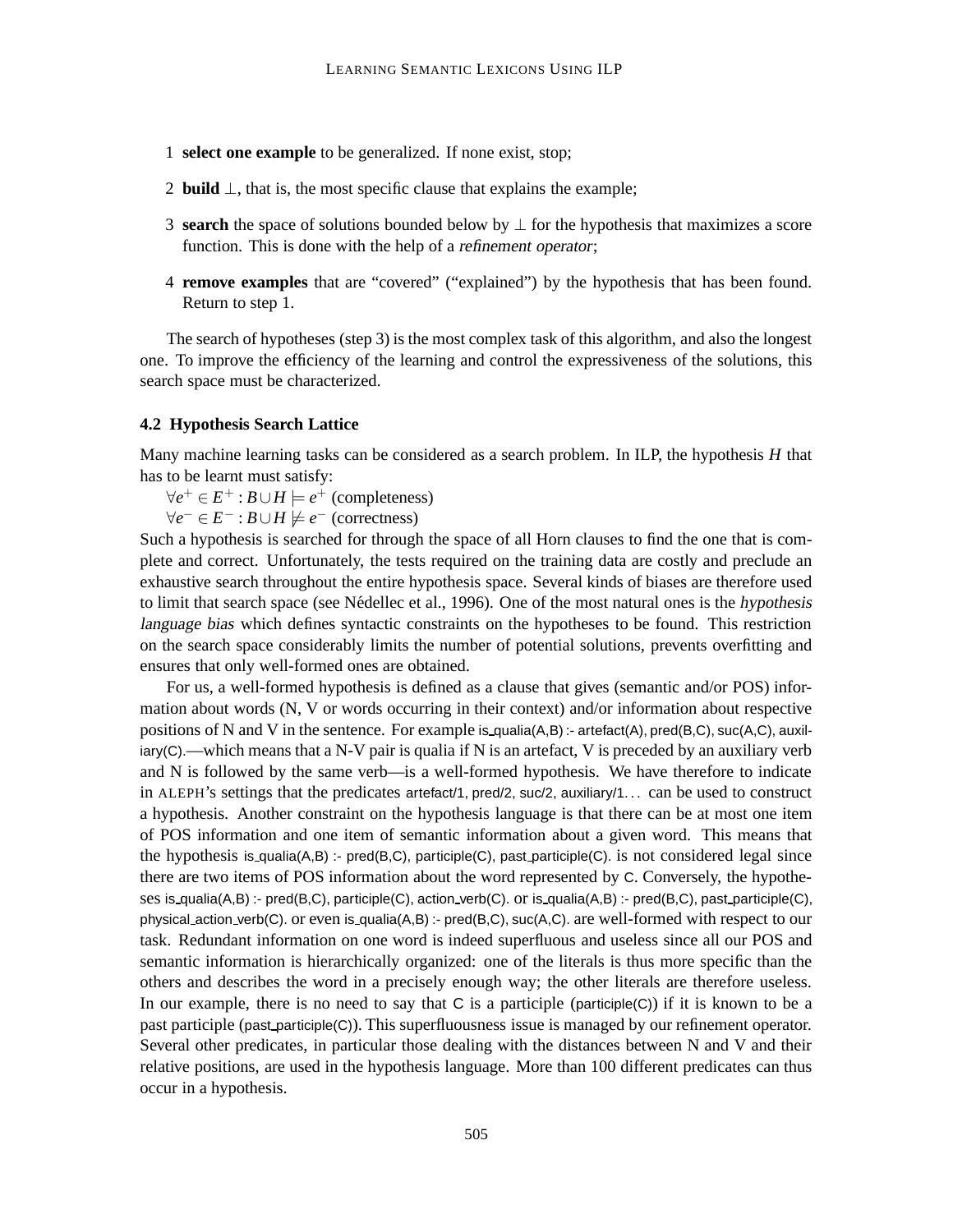Even with this language bias, our learning search space remains huge. Fortunately, the hypotheses can be organized by a generality relation (with the help of a quasi-order on hypotheses) which permits the algorithm to run intelligently across the space of solutions. Several quasi-orderings have been studied in the ILP framework. Logical implication would ideally be the preferred generality relation, but undecidability results lead to its rejection (Nienhuys-Cheng and de Wolf, 1996). Another order, commonly used by ILP systems, is θ-subsumption (Plotkin, 1970), defined below.

**Definition 1** *A clause*  $C_1$  θ-subsumes a clause  $C_2$  ( $C_1 \succeq_0 C_2$ ) if and only if (iff) there is a substitution θ *such that*  $C_1$ θ ⊆  $C_2$  *(considering the clauses as sets of literals).* 

This order is weaker than implication  $(C_1 \succeq_0 C_2 \Rightarrow C_1 \models C_2$  but reverse is not true) but allows an easier handling of the clauses. θ-subsumption remains however too strong for our application. Indeed, let us consider  $H_1 \equiv \text{is\_qualia}(X_1, Z_1)$  :- suc( $X_1, Y_1$ ), pred( $Z_1, W_1$ ), verb( $Y_1$ ), verb( $W_1$ ). and  $H_2 \equiv$  is qualia( $X_2, Z_2$ ) :- suc( $X_2, Y_2$ ), pred( $Z_2, Y_2$ ), verb( $Y_2$ ).. Then, we have  $H_1 \succeq_{\theta} H_2$  with  $\theta =$  $[X_1/X_2, Y_1/Y_2, Z_1/Z_2, W_1/Y_2]$  and since in our application, variables represent words, this means that θ-subsumption allows to consider one word as two different ones in a clause, as this is the case with the word  $Y_1/W_1$  in  $H_1$ . This property is not considered as relevant for our learning task; we thus focus our attention on a coercive form of θ-subsumption: θ-subsumption under object identity (henceforth θ*OI*-subsumption) (Esposito et al., 1996) defined below.

**Definition 2 (after Badea and Stanciu (1999))** *A clause*  $C_1 \theta_{0I}$ -subsumes a clause  $C_2$  ( $C_1 \succeq_{0I} C_2$ ) *iff there is a substitution* θ *such that C*1θ ⊆ *C*<sup>2</sup> *and* θ *is injective (that is,* θ *does not unify variables of C*1*).*

θ<sub>*OI*</sub>-subsumption is obviously weaker than θ-subsumption (*C*<sub>1</sub>  $\succeq$ <sub>*OI*</sub> *C*<sub>2</sub>  $\Rightarrow$  *C*<sub>1</sub>  $\succeq$ <sub>θ</sub> *C*<sub>2</sub> but reverse is false) but preserves the expected property  $H_1 \not\geq_{OI} H_2$  (with  $H_1$  and  $H_2$  as defined above). This is handled in ALEPH by generating hypotheses with sets of inequalities stating that variables with two different names cannot be unified. For example,  $H_1$  is internally represented in ALEPH by

is\_qualia(X,Z):-suc(X,Y),pred(Z,W),verb(Y),verb(W),X≠Z,X≠Y,Z≠Y,X≠W,Y≠W,Z≠W.

For reading convenience, in the remaining of this paper we do not write these sets of inequalities and we assume that two differently named variables are distinct.

The notion of generality (we call it  $\theta_{NV}$ -subsumption) that we use is derived from the  $\theta_{OI}$ subsumption and adapted to fit the needs of our application. Indeed,  $\theta_{OI}$ -subsumption, as defined above, does not totally capture the generality notion we want to use in our hypothesis space. First, we wish to take into account the hierarchical organization of our POS and semantic information, that is, we want our generality notion to make the most of the domain theory described in the background knowledge, following ideas developed in the *generalized subsumption* framework (Buntine, 1988). For example, we want the hypothesis is qualia( $A, B$ ) :- object( $A$ ). to be considered as more general than is qualia( $A, B$ ) :- artefact( $A$ ). which must itself be considered as more general than is qualia( $A, B$ ) :instrument(A). (see Figure 3).

Moreover, we want to avoid clauses with no constraint set on a variable. For example, the hypothesis is qualia(A,B) :- infinitive(B), pred(A,C). could simply be expressed by is qualia(A,B) :- infinitive(B). since pred(A,C) does not bring any linguistically interesting information. However, is qualia(A,B) :suc(A,C), suc(C,D), object(D). is considered as well-formed since there is a semantic constraint on the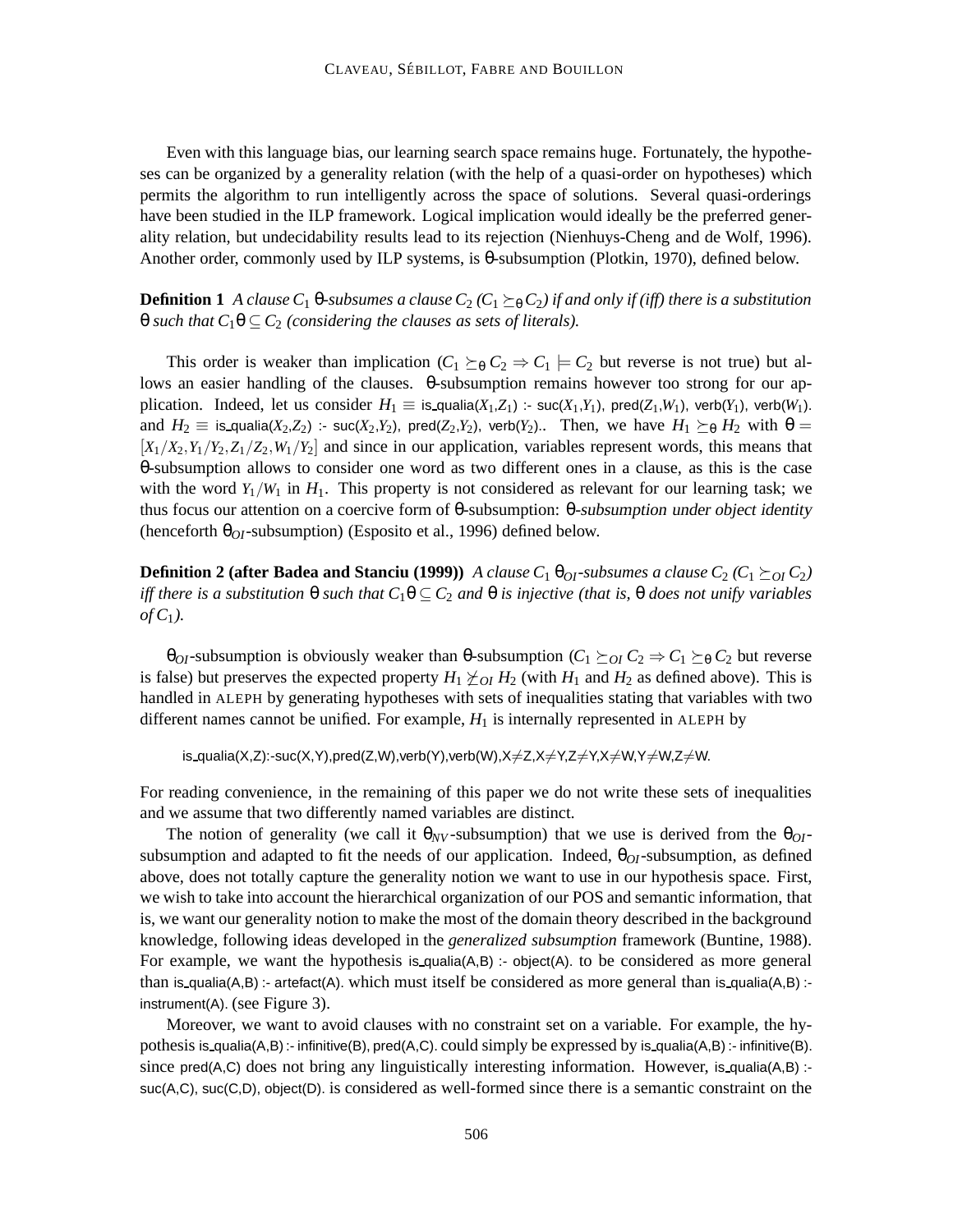word D, and C is coerced by the two suc/2. This condition is very similar to the well-known linkedness: according to Helft (1987), a clause is said to be linked if all its variables are linked; a variable *V* is linked in a clause *C* if and only if *V* occurs in the head of *C*, or there is a literal *l* in *C* that contains the variables *V* and *W* ( $V \neq W$ ) and *W* is linked in *C*. It also corresponds to the connection constraint (Quinlan, 1990), *i1*-determinate clauses in the *ij*-determinacy framework (Muggleton and Feng, 1990) or chain-clause concept (Rieger, 1996), but in our case, every variable must not only be connected to head variables by a path of variables (with the help of pred/2 and suc/2), but besides, it must be "used" elsewhere in the hypothesis body. A hypothesis meeting all these conditions is said to be *well-formed* with respect to our learning task.

Therefore, we say that with respect to the background knowledge B,  $C \succeq_{NV} D$  if there exist an injective substitution  $\theta$  and a function  $f_D$  is such that  $f_D(C)\theta \subseteq D$  ( $f_D({l_1, l_2, ..., l_m})$ ) means  ${f_D(l_1), f_D(l_2),..., f_D(l_m)}$  where  $f_D$  such that  $\forall l \in C$ ,  $B, f_D(l) \models l$ .

Intuitively, this means that a clause *D* can be more specific than *C* if

- 1 *D* has literals in addition to literals of *C*;
- 2 *D* contains literals more specific (with respect to POS and semantic information hierarchy) on the same variables than *C*.

As for  $\theta$ -subsumption and  $\theta_{OI}$ -subsumption,  $\theta_{NV}$ -subsumption induces a quasi-ordering upon the space of hypotheses with respect to our particular background knowledge and our definition of well-formed hypothesis, as stated by the three following results:

- $-C \succeq_{NV} C$  (reflexivity)
- $-C_1$   $\succeq_{NV} C_2$  and  $C_2$   $\succeq_{NV} C_1$   $\Rightarrow$   $C_1$  and  $C_2$  are equivalent (written  $C_1 \sim_{NV} C_2$ ); in our case (as well as for  $θ_{OI}$ -subsumption)  $C_1$  ∼*NV*  $C_2$  means  $C_1 = C_2$  up to variable renaming (antisymmetry)
- $-C_1 \succeq_{NV} C_2$  and  $C_2 \succeq_{NV} C_3 \Rightarrow C_1 \succeq_{NV} C_3$  (transitivity)

#### **Proof**

1 - Reflexivity: trivial.

2 - Antisymmetry:  $C_1 \succeq_{NV} C_2$  and  $C_2 \succeq_{NV} C_1$ , thus there exist  $f_1, f_2, \theta_1$  and  $\theta_2$  such that  $f_1(C_1)\theta_1 \subseteq$  $C_2$  and  $f_2(C_2)\theta_2 \subseteq C_1$ , with  $\forall l \in C_1, B, f_1(l) \models l$  and  $\forall l \in C_2, B, f_2(l) \models l$ . Therefore,  $\forall l \in C_1, B, f_2(f_1(l)) \models l$ *f*<sub>1</sub>(*l*) and thus ∀*l* ∈ *C*<sub>1</sub>, *B*, *f*<sub>2</sub>(*f*<sub>1</sub>(*l*))  $\models$  *l* with *f*<sub>2</sub>(*f*<sub>1</sub>(*l*)) ∈ *C*<sub>1</sub>. Since *C*<sub>1</sub> is considered as well-formed and with respect to our background knowledge, we have  $\forall l \in C_1, f_2(f_1(l)) = l$  and  $f_1(l) = l$ ; similarly,  $\forall l \in C_2$ ,  $f_2(l) = l$ . This means that  $C_1 \theta_1 \subseteq C_2$  and  $C_2 \theta_2 \subseteq C_1$  and since  $\theta_1$  and  $\theta_2$  are injective,  $C_1$  and  $C_2$  are only alphabetic variants.

3 - Transitivity:  $C_1 \succeq_{NV} C_2$  and  $C_2 \succeq_{NV} C_3$ , thus there exist  $f_1, f_2, \theta_1$  and  $\theta_2$  such that  $f_1(C_1)\theta_1 \subseteq C_2$ and  $f_2(C_2)\theta_2 \subseteq C_3$ . We have  $f_2(f_1(C_1))\theta_1\theta_2 \subseteq C_3$ , and  $f_1 \circ f_2$  (composition of  $f_1$  and  $f_2$ ) and  $\theta_1 \circ \theta_2$ are injective, therefore  $C_1 \succeq_{NV} C_3$ .

Thanks to our example representation and the background knowledge used, all the literals that can occur in hypotheses are deterministic; such hypotheses are said to be determinate clauses. With these linked determinate clauses, the  $\theta_{\text{NV}}$ -subsumption quasi-ordering implies that the hypothesis space is structured as a lattice (detailed proof is given in appendix B for  $\theta_{OI}$ -subsumption and  $\theta_{NV}$ subsumption). At the top of this lattice, we find the most general clause  $(T)$  and below, a most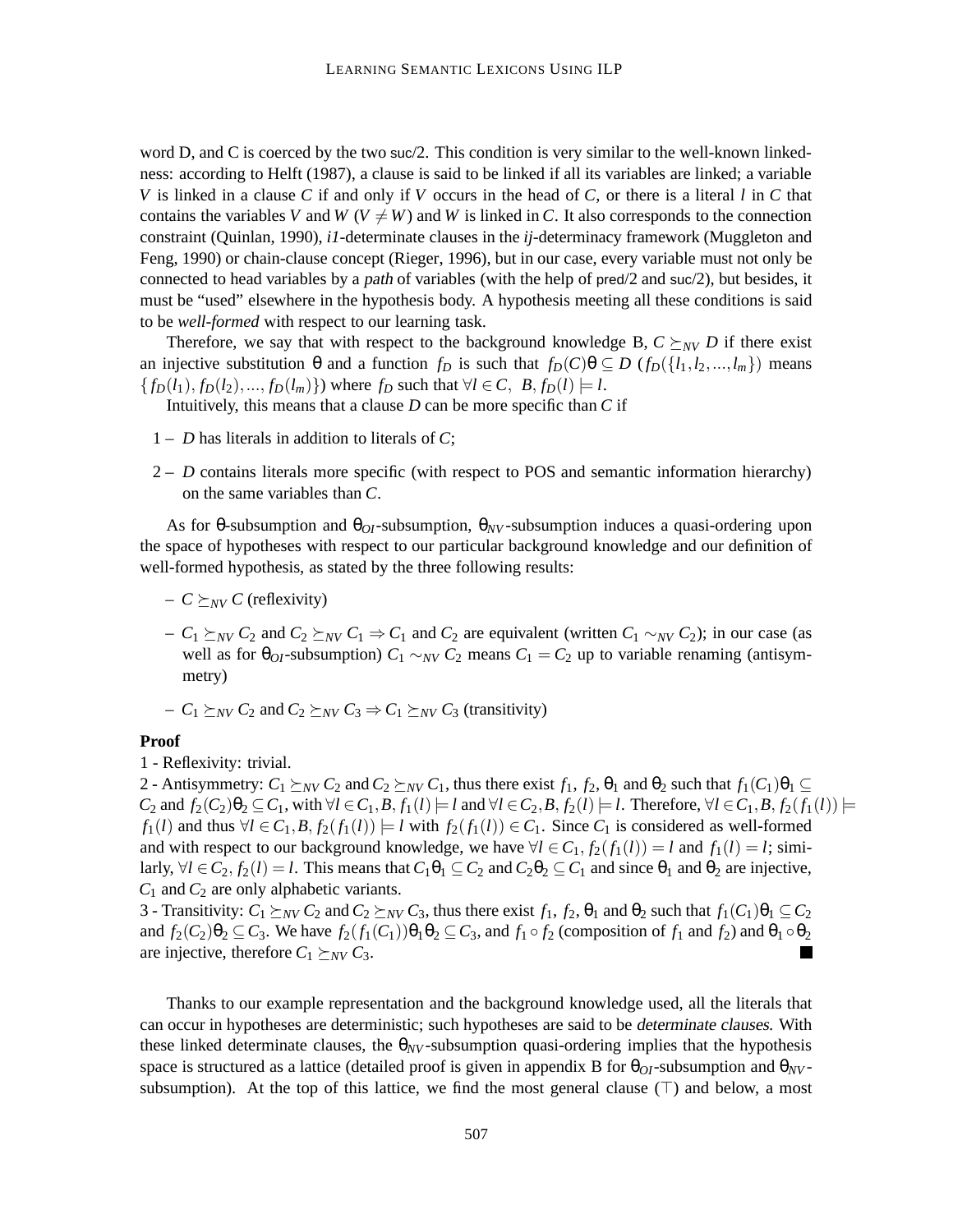

Figure 4: Hypothesis lattice for  $\theta_{NV}$ -subsumption

specific clause (called MSC or bottom and henceforth written down  $\perp$ ). In our case,  $\top$  is the clause is qualia(A,B). stating that all N-V pairs are qualia pairs, and  $\perp$  is a constant-free clause containing all the literals that can be found to describe the example to be generalized (see Muggleton, 1995, for details about ⊥ construction) minus superfluous literals (literals giving more general information about a word than other literals in  $\perp$ ). Figure 4 shows a simple example of our lattice; numbers on the edges refer to the first or the second condition of the given definition of  $\theta_{\text{MV}}$ -subsumption.

The way the search is performed in this lattice is really important to find the best hypothesis (with respect to the chosen score function) in the shortest possible time. As our background knowledge has the structure of a forest (a set of trees) and the relation introducing variables (the sequence relation pred/suc) is determinate, it is quite easy to build a perfect refinement operator (Badea and Stanciu, 1999) allowing an effective traversal of this hypothesis space ordered by  $\theta_{NV}$ -subsumption using the methods described there. However, in order to save computation time, we avoid exploring parts of the hypothesis space (that is, refinements of hypotheses) if we know that there cannot be any good solution in those parts.

### **4.3 Pruning and Private Properties**

Pruning the search is a delicate task and must be controlled so as not to "miss" a potential solution. The problem is that if a hypothesis violates some property *P*, one of its refinements can perhaps be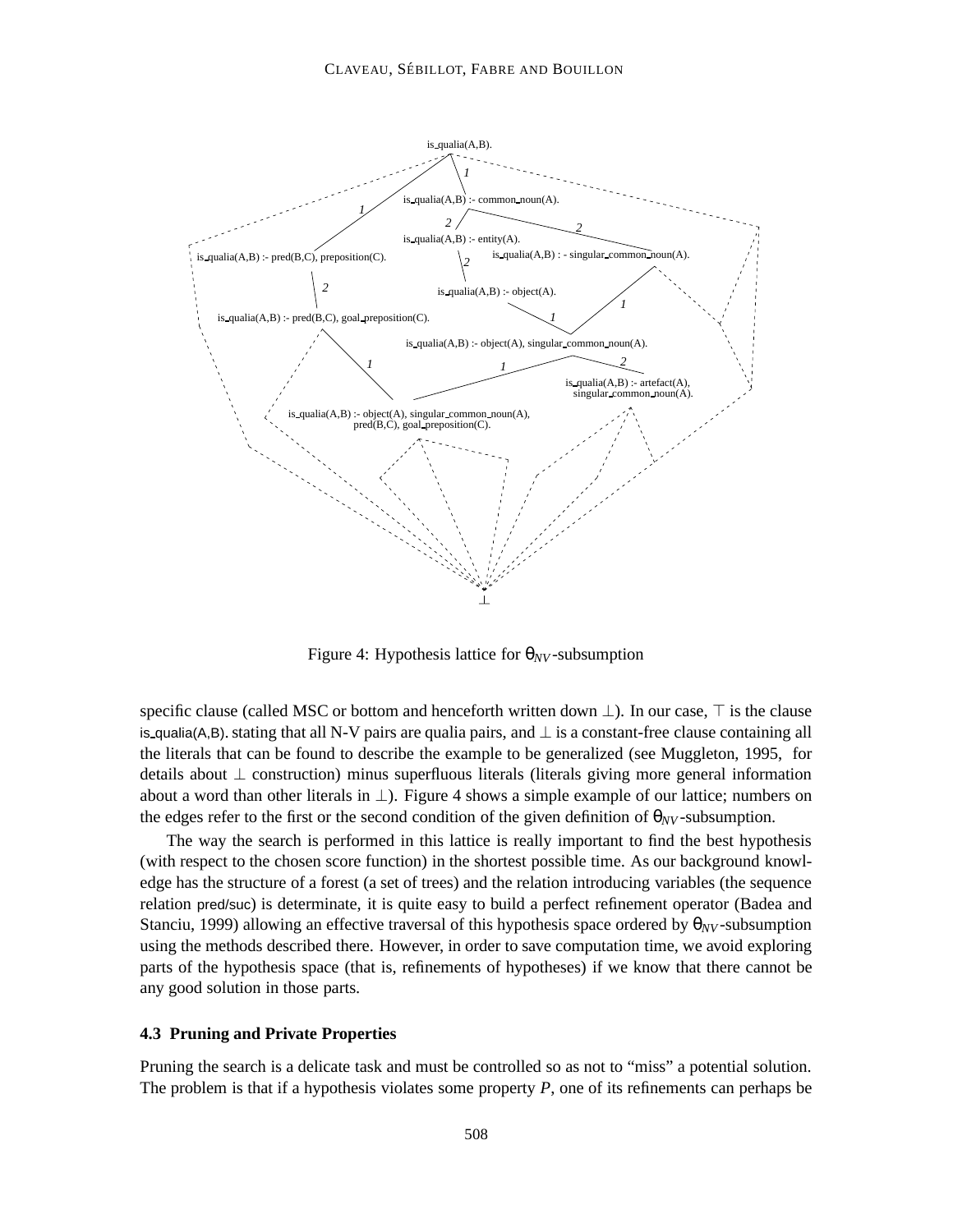correct with respect to *P*. Let us see how we manage pruning in our lattice with the guarantee of not leaving a valid solution out.

Some properties, called private properties (Torre and Rouveirol, 1997a,b,c), allow safe pruning with respect to a given refinement operator. They enable us to avoid refining a given hypothesis that does not satisfy the expected properties without taking the risk of missing a solution since no descendant of the hypothesis will satisfy those properties.

**Definition 3 (from Torre and Rouveirol 1997c)** *A property P is said to be private with respect to the refinement operator* ρ *into the search space S iff:*

$$
\forall H, H' \in S: \ \forall (H' \in \rho^*(H) \land \overline{P(H)} \Rightarrow \overline{P(H')})
$$

*where*  $\overline{X}$  indicates the negation of X and  $\forall F$ , with F a formula, denotes the universal closure of F, *which is the closed formula obtained by adding a universal quantifier for every variable having a free occurrence in F.*

Let us examine a very simple and well-known private property (used as an example by Torre and Rouveirol, 1997c) that allows us to prune the search safely: the length of a clause. Formally, the property that binds the length of a clause to *k* literals can be expressed as  $|H| \leq k$  (|*C*| denotes the number of literals in clause *C*). This property is private with respect to the operator  $\rho$  in the search space *S* iff  $\forall H, H' \in S : \forall k \in \mathbb{N} : (H' \in \rho_{nv}^*(H) \land |H| > k \Rightarrow |H'| > k)$ . Our operator basically consists in adding literals  $(H' \in \rho_{nv}(H) \wedge |H'| > |H|)$  or in replacing a literal by a more specific one (then  $H' \in \rho_{nv}(H) \wedge |H'| = |H|$ ). The clause length property is thus private with respect to  $\rho_{nv}$  and allows a safe pruning as soon as a hypothesis has too many literals.

Several other private properties are used to prune search in a safe way. We use for example the minimal number of positive examples to be covered, that is, if a clause does not explain at least a given number of positive examples this hypothesis is not considered as relevant. That property is obviously private with respect to  $\rho_{nv}$  since the numbers of covered positive and negative examples decrease through specialization.

In ILP systems, properties about the score function are often used to prune search. This function permits us to decide which hypothesis is the best one for the learning task. The one we have chosen is  $s(H)=(P-N, |H|)$  where *P* is the number of positive examples and *N* the number of negative examples covered by hypothesis *H*. *H*<sub>1</sub> is said to be a better hypothesis than *H*<sub>2</sub> (with  $s(H_1)$  =  $(P_1 - N_1, |H_1|)$  and  $s(H_2) = (P_2 - N_2, |H_2|)$ ) iff  $P_1 - N_1 > P_2 - N_2$  or  $P_1 - N_1 = P_2 - N_2 \wedge |H_1| < |H_2|$ . Unfortunately, since  $P - N$  is not monotonic, we cannot say anything in general about the score of the refinements of a given hypothesis *H* that does satisfy a score criterion such that  $s(H) < k$ , where *k* can be the best score found until then in the search. This property would permit an optimal pruning, but since it is not private in our case, we cannot use it. The private property about this score function we make the most of to prune search is weaker:  $s_{opt}(H) \geq S_{best}$  where  $S_{best}$  is the greatest difference *P*−*N* found during the search and  $s_{opt}(H) = P_{current} - N_{\perp}$ .  $P_{current}$  is the number of positive examples covered by the current hypothesis, *N*<sup>⊥</sup> is the number of negative examples covered by  $\perp$  (evaluated at its construction time).  $\forall H, H' \in S : \forall S_{best} \in \mathbb{N} : (H' \in \rho^*(H) \land s_{opt}(H)$  $S_{best} \Rightarrow s_{opt}(H') < S_{best}$ ) since *P* decreases through the search and  $N_{\perp}$  is constant.

All those (safe) prunings ensure finding the best solution in a minimal amount of time. Two kinds of output are produced by this learning process: some clauses that have not been generalized (that is, some of the positive examples), and a set of generalized clauses, called <sup>G</sup> hereafter, and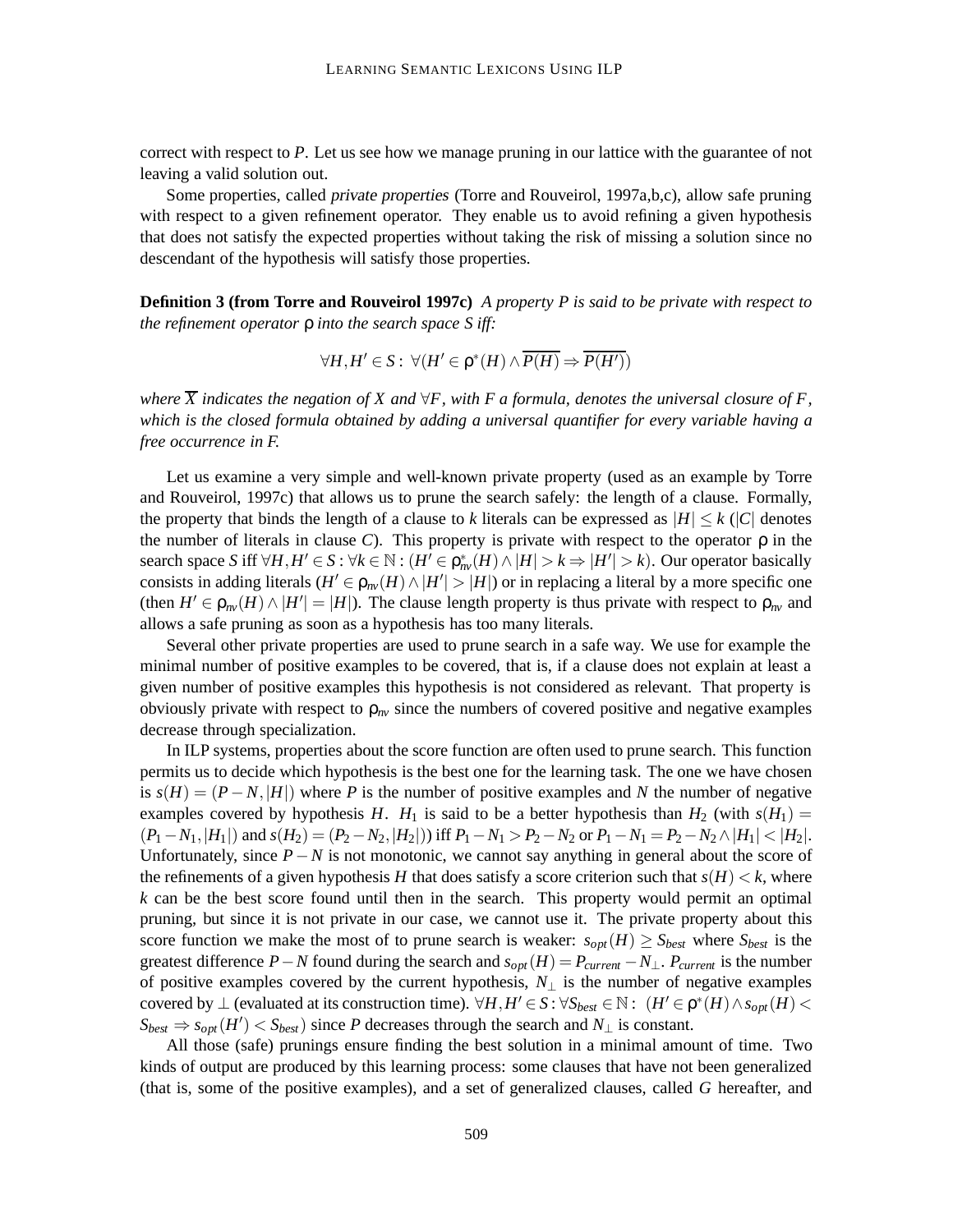on which we shall focus our attention. Before using the clauses in  $G$  on the MATRA-CCR corpus to acquire N-V qualia pairs and automatically produce a GL-based semantic lexicon, we must validate our learning process in different ways and examine what kind of rules have been learnt.

## **5. Learning Validation and Results**

This section is dedicated to three aspects of the validation of the machine learning method we have described. First we focus on the theoretical results of the learning, that is, we take an interest in the quality of *G* with respect to the training data ( $E^+$  and  $E^-$ ). The second step of the validation concerns its empirical aspect. We have applied the generalized clauses that have been inferred to the MATRA-CCR corpus and have evaluated the relevance of the decision made on the classification of N-V pairs as qualia or not. The last step concerns the linguistic relevance evaluation of the learnt rules, that is, from a linguistic point of view, what information do we learn about the semantic and syntactic context in which qualia pairs appear?

## **5.1 Theoretical Validation**

This first point concerns the determination of a learning quality measure with the chosen parameter setting. We are particularly interested in the proportion of positive examples that are covered by the generalized clauses, and if we accept some noise in ALEPH parameter adjustment to allow more generalizations, by the proportion of negative examples that are rejected by those generalized clauses. The measure of the recall and precision rates of the learning method can be summed up using the Pearson coefficient, which is used to compare the results of different experiments:

Pearson = 
$$
\frac{(TP * TN) - (FP * FN)}{\sqrt{PrP * PrN * AP * AN}}
$$

where A = actual, Pr = predicated, P = positive, N = negative, T = true, F = false; a value close to 1 indicates a good learning.

In order to obtain good approximations of the main characteristic numbers of the learning method, we perform a 10-fold cross-validation (Kohavi, 1995) on the initial sets of 3,099 positive examples and 3,176 negative ones. Thus, the set of examples ( $E^+$  and  $E^-$ ) is divided into ten subsets, each of whose is in turn used as a testing set while the nine others are used as training set; ten learning processes are then performed with these training sets and evaluated onto the corresponding testing sets. Table 1 summarizes time,<sup>2</sup> precision, recall and Pearson coefficient averages and standard deviations obtained through this 10-fold cross-validation.

|                    | Time      | Precision | Recall | Pearson |
|--------------------|-----------|-----------|--------|---------|
|                    | (seconds) |           |        |         |
| Average            | 10285     | 0.813     | 0.890  | 0.693   |
| Standard deviation | 1440      | 0.028     | 0.024  | 0.047   |

Table 1: Cross-validation results

<sup>2.</sup> Experiments were conducted on a 966MHz PC running Linux.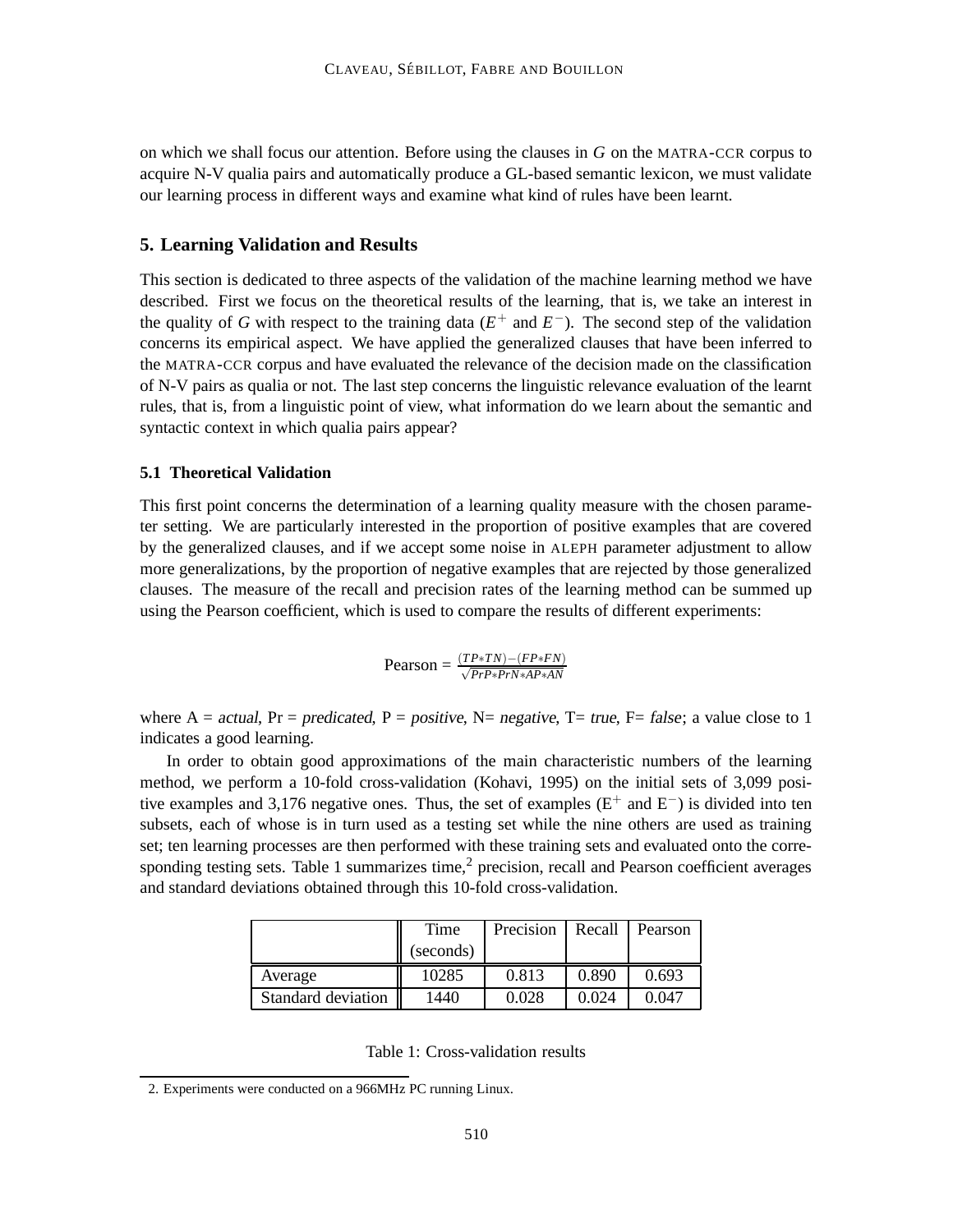The entire set of examples is then used as training set by ALEPH; 9 generalized clauses (see Section 5.3) are found in less than 3 hours. We now try to estimate the performance of these rules by comparing their results on an unknown dataset with those obtained by 4 experts.

## **5.2 Empirical Validation**

In order to evaluate the empirical validity of our learning method, we have applied the 9 generalized clauses to the MATRA-CCR corpus and have studied the appropriateness of their decisions concerning the classification of each pair as relevant or not. Since it is impossible to test all the N-V combinations found in the corpus, our evaluation has focused on 7 significant common nouns in the domain which were not used as examples, *(vis, écrou, porte, voyant, prise, capot, bouchon) (screw,* nut, door, indicator signal, plug, cowl, cap).

The evaluation has been carried out in two steps as follows. First, a Perl program retrieves all N-V pairs that appear in the same sentence in a part of the corpus and include one of the studied common nouns, and forwards them to 4 GL experts. The experts manually tag each pair as relevant or not. Divergences are discussed until complete agreement is reached.

In a second stage, this reference corpus is compared to the answers obtained for these N-V pairs of the same part in the corpus by the application of the clauses learnt with ALEPH. The results obtained for the seven selected common nouns are presented in Table 2. One N-V pair is considered as tagged "relevant" by the clauses if at least one of them covers this pair.

| qualia pairs detected qualia         | 62    |
|--------------------------------------|-------|
| non-qualia pairs detected qualia     | 40    |
| qualia pairs detected non-qualia     |       |
| non-qualia pairs detected non-qualia | 180   |
| Pearson                              | በ 666 |

Table 2: Empirical validation on the MATRA-CCR corpus

These results are quite promising, especially if we compare them to those obtained by  $\chi^2$  correlation (see Table 3) which was the first step of our selection of N-V couples in the corpus (see Section 4.1).

| qualia pairs detected qualia         | 33    |
|--------------------------------------|-------|
| non-qualia pairs detected qualia     | 35    |
| qualia pairs detected non-qualia     | 33    |
| non-qualia pairs detected non-qualia | 185   |
| Pearson                              | 0.337 |

Table 3:  $\chi^2$  results on the MATRA-CCR corpus

On one side, our ILP method detects most of the qualia N-V couples, like *porte-ouvrir* (dooropen) or *voyant-signaler* (warning light-warn). The four non-detected pairs appear in very rare constructions in our corpus, like *prise-relier* (plug-connect) in *la citerne est reliee´ a l'appareil par ` des prises* (the tank is connected to the machine by plugs) where a prepositional phrase (PP) *a`*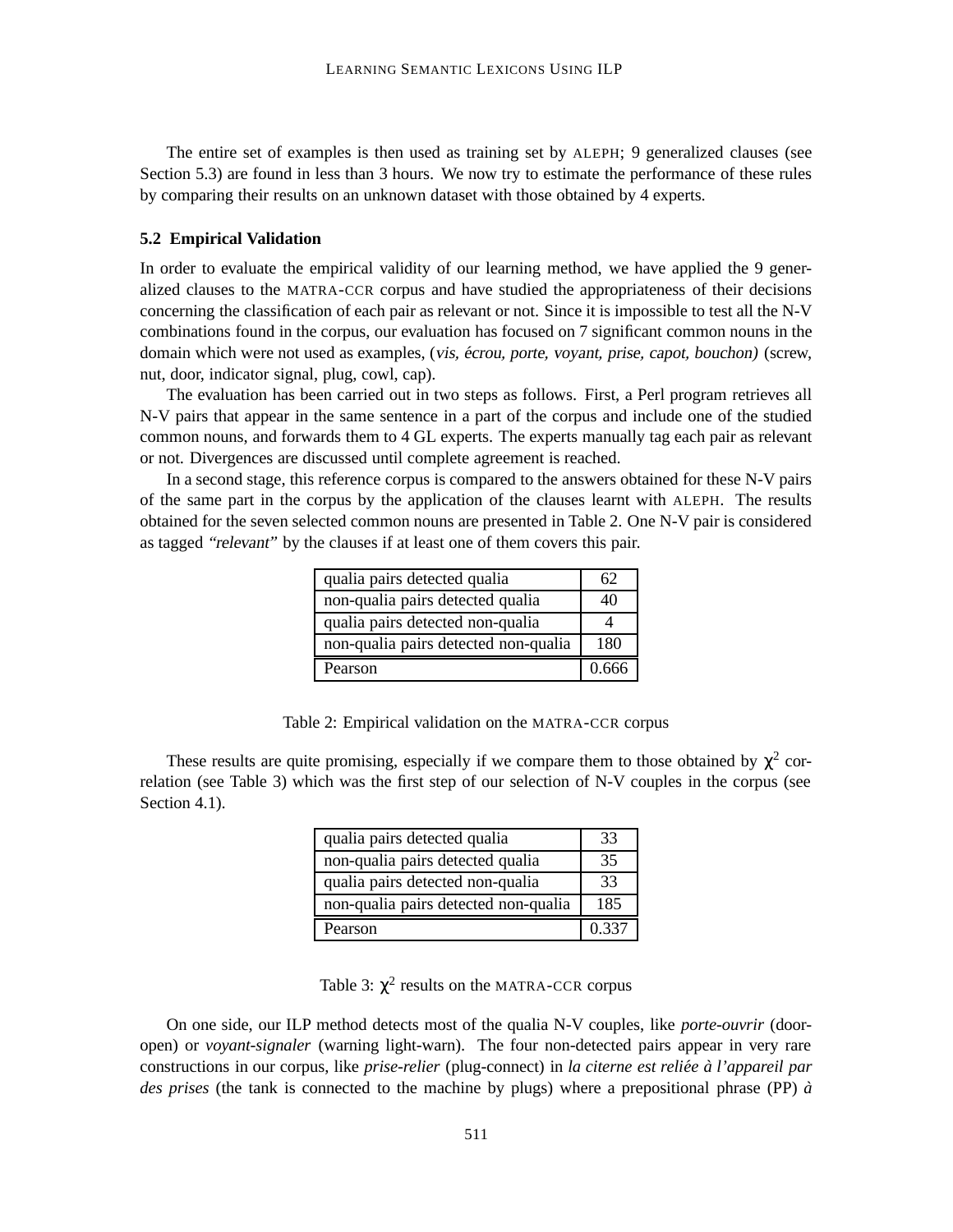*l'appareil* (to the machine) is inserted between the verb and the *par*-PP (by-PP). On the other side, only 8 pairs from the 40 non-qualia pairs detected qualia by our learning method cannot be linked syntactically. That means that the ILP algorithm can already reliably distinguish between syntactically and not syntactically linked pairs. In comparison, 25 of the 35 non-qualia pairs detected qualia by the  $\chi^2$  are not even syntactically related.

The main problem for the ILP algorithm is therefore to correctly identify N-V pairs related by a telic or agentive relation—the most common qualia links in our corpus—among the pairs that could be syntactically related. But here we should carefully distinguish two types of errors. The first ones are caused by constructions that are ambiguous and where the N-V can or cannot be syntactically related, as *enlever-prises* (remove-plugs) in *enlever les shunts sur les prises* (remove the shunts from the plugs). They cannot be disambiguated by superficial clues about the context in which the V and the N occur and show the limitation of using tagged corpus for the learning process. However they are very rare in our corpus (8 pairs). On the contrary, all remaining errors seem more related to the parameterizing of the learning method. For example, taking into consideration the number of nouns between the V and the N could avoid a lot of wrong pairs like *poser-capot* (put up-cover) in *poser les obturateurs capots* (put up cover stopcocks) or *assurer-voyant* (make sure-warning light) in *s'assurer de l'allumage du voyant* (make sure that the warning light is switched on).

The empirical validation can be therefore considered as positive and we can now focus on the last step of the evaluation that consists in assessing the linguistic validity of the generalized clauses.

#### **5.3 Linguistic Validation**

For the linguist, the issue is not only to find good examples of qualia relations but also to identify in texts the linguistic patterns that are used to express them. Consequently, the question is: what do these clauses tell us about the linguistic structures that are likely to convey qualia relations between a noun and a verb? We know from previous research (Morin, 1999) dealing with other types of semantic relations that a given relation can be instantiated by a wide variety of linguistic patterns, and that this set of structures may greatly vary from one corpus to another. Such research generally focuses on hyperonymy (is-a) and meronymy (part-of) relations, which provide the basic structure of ontologies. Our aim is thus similar, with the additional difficulty that some of the relations we focus on—such as the telic or agentive ones—have never been extensively studied on corpora, and are more difficult to identify than more conventional semantic relations. Previous research concerned with the acquisition of elements of GL (Pustejovsky et al., 1993) has looked at some solutions for identifying words linked by prespecified syntactic relations in texts, such as object relations between verbs and nouns, or certain types of N-N compounds. This research is not deeply evaluated and is however quite different from ours: contrary to this approach, we have indeed no a priori assumptions about the kind of structures in which telic, agentive or formal N-V pairs may be found.

We are thus faced with a set of nine clauses that we now try to interpret in terms of linguistic rules:

 $(1)$  is qualia(A,B) :- precedes(B,A), near verb(A,B), infinitive(B), action verb(B).

 $(2)$  is qualia $(A,B)$  :- contiguous $(A,B)$ .

 $(3)$  is qualia( $A,B$ ) :- precedes( $B,A$ ), near word( $A,B$ ), near verb( $A,B$ ), suc( $B,C$ ), preposition( $C$ ).

 $(4)$  is qualia $(A,B)$  :- near word $(A,B)$ , pred $(A,C)$ , void $(C)$ .

(5) is qualia(A,B) :- precedes(B,A), suc(B,C), pred(A,D), punctuation(D), singular common noun(A), colon(C).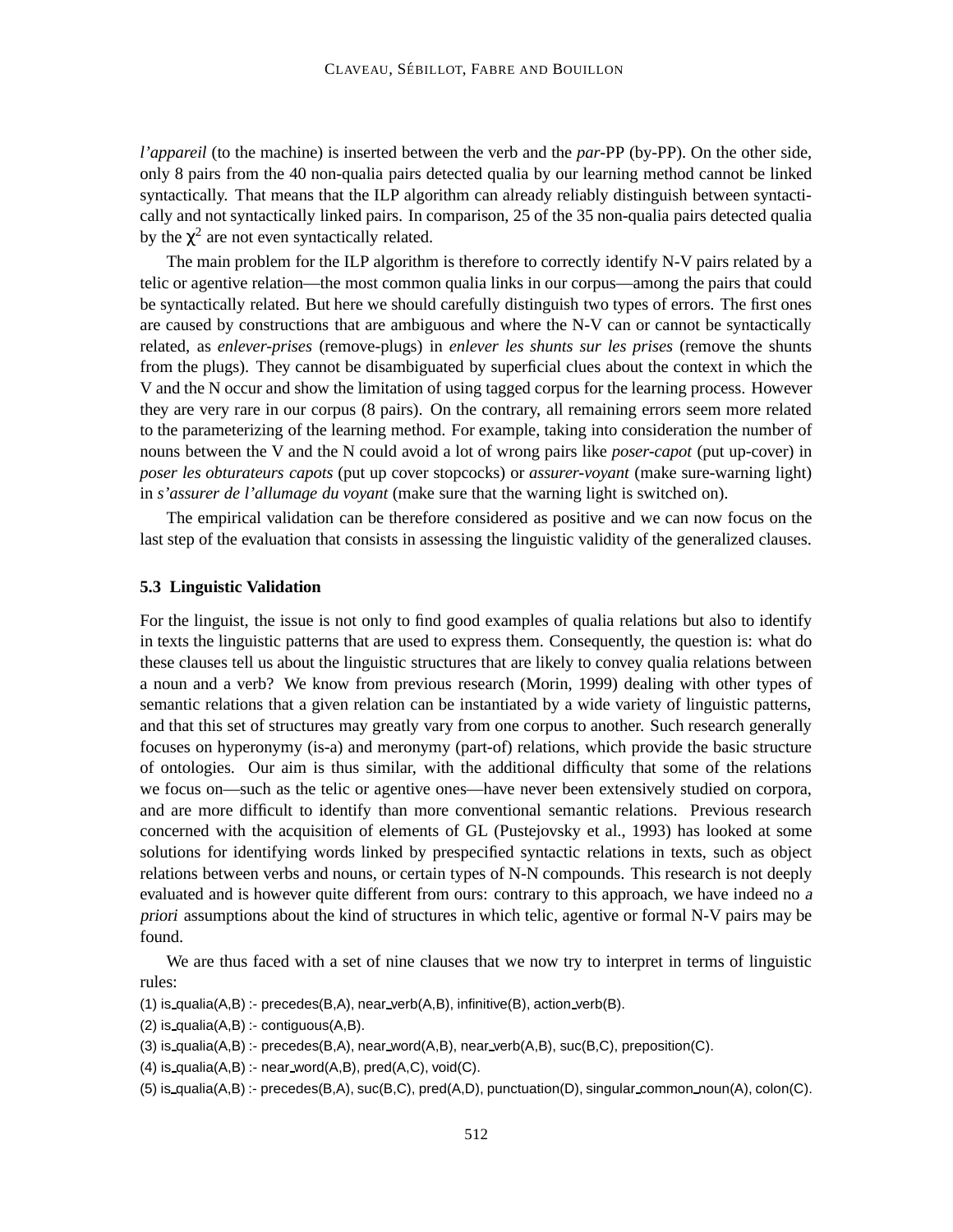$(6)$  is qualia(A,B) :- near word(A,B), suc(B,C), suc(C,D), action verb(D).

 $(7)$  is qualia(A,B) :- precedes(A,B), near word(A,B), pred(A,C), punctuation(C).

(8) is qualia(A,B) :- near verb(A,B), pred(B,C), pred(C,D), pred(D,E), preposition(E), pred(A,F), void(F).

 $(9)$  is qualia( $A,B$ ) :- precedes( $A,B$ ), near verb( $A,B$ ), pred( $A,C$ ), subordinating conjunction( $C$ ).

where near word $(X, Y)$  means that X and Y are separated by at least one word and at most two words, and near verb $(X, Y)$  that there is no verb between X and Y.

What is most striking is the fact that, at this level of generalization, few linguistic features are retained. Previous learning on the same corpus with no semantic tagging using PROGOL and a poorer contextual information (Sébillot et al., 2000) had led to less generalized rules containing more linguistic elements; these rules were however less relevant for acquiring correct qualia pairs. The 9 clauses learnt here seem to provide very general indications and tell us very little about verb types (action verb is the only information we get), nouns (common noun) or prepositions that are likely to fit into such structures. But the clauses contain other information, related to several aspects of linguistic descriptions, like:

- proximity: this is a major criterion. Most clauses indicate that the noun and the verb must be either contiguous (Clause 2) or separated by at most one element (Clauses 3, 4, 6 and 7) and that no verb must appear between N and V (Clauses 1, 3, 8 and 9).

- position: Clauses 4 and 7 indicate that one of the two elements is found at the beginning of a sentence or right after a punctuation mark, whereas the relative position of N and V (precedes/2) is given in Clauses 1, 3, 5, 7 and 9.

- punctuation: punctuation marks, more specifically colons, are mentioned in Clauses 5 and 7.

- morpho-syntactic categorization: the first clause detects a very important structure in the text, corresponding to action verbs in the infinitive form.

These features shed light on linguistic patterns that are very specific to the corpus, a text falling within the instructional genre. We find in this text many examples in which a verb at the infinitive form occurs at the beginning of a proposition and is followed by a noun phrase. Such lists of instructions are very typical of the corpus:

- débrancher la prise (disconnect the plug)
- enclencher le disjoncteur (engage the circuit breaker)
- déposer les obturateurs (remove the stopcocks)

To further evaluate these findings, we have compared what we find by means of the learning process to linguistic observations obtained manually on the same corpus (Galy, 2000). Galy has listed a set of canonical verbal structures that convey telic information:

```
infinitive verb + det + noun (visser le bouchon) (to tighten the cap)
verb + det + noun (ferment le circuit) (close the circuit)
noun + past participle (bouchon maintenu) (held cap)
noun + be + past_participle (circuits sont raccordés) (circuits are connected)
noun + verb (un bouchon obture) (a cap blocks up)
be + past_participle + par + det + noun (sont obturées par les bouchons) (are blocked up by caps)
```
The two types of results show some overlap: both experiments demonstrate the significance of infinitive structures and highlight patterns in which the verb and noun are very close to each other. Yet the results are quite different since the learning method proposes a generalization of the struc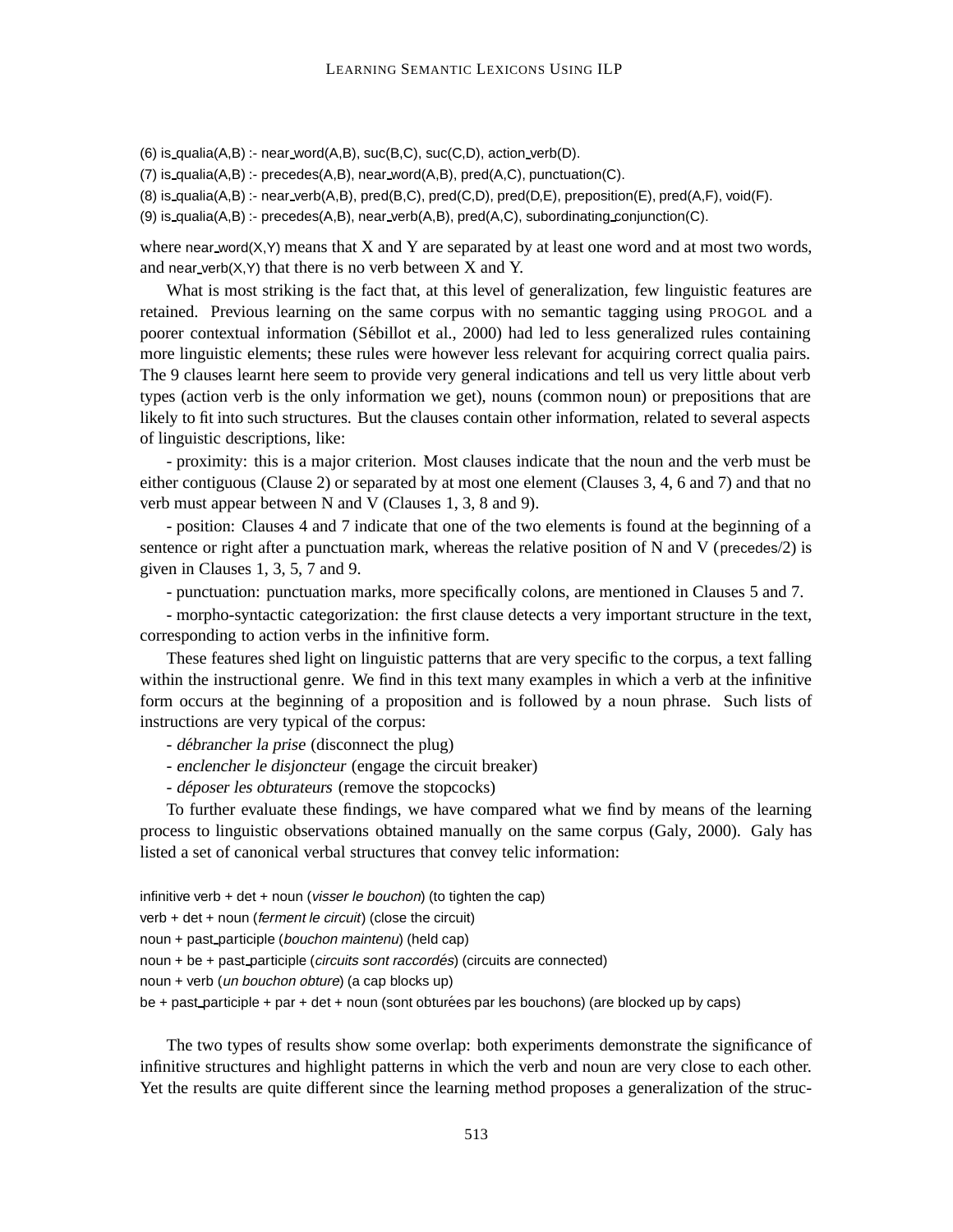tures discovered by Galy. In particular, the opposition between passive and active constructions is merged in Clause 2 by the indication of mere contiguity (V can occur before or after N). Conversely, some clues, like punctuation marks and position in the sentence, have not been observed by manual analysis because they are related to levels of linguistic information that are usually neglected by linguistic observation, even if they are known to be good pattern markers (Jones, 1994).

Consequently, when we look at the results of the learning process from a linguistic point of view, it appears that the clauses give very general surface clues about the structures that are favored in the corpus for the expression of qualia relations. Yet, these clues are sufficient to give access to some corpus-specific patterns, which is a very interesting result.

#### **6. Conclusions and Future Work**

The acquisition method of N-V qualia pairs—as defined in Pustejovsky's generative lexicon formalism that we have developed leads to very promising results. Concerning the ILP learning system itself, we have defined and made the most of a well-suited generality notion extending object identity subsumption, which has led to obtaining only well-formed hypotheses that can be linguistically interpreted. The speed of the learning step is improved by safely pruning the search of the best rules on certain conditions expressed as private properties. The rules that are learnt lead to very good results for the N-V qualia pairs acquisition task: 94% of all relevant pairs are detected for seven significant common nouns; these results have to be compared with the 50% results of  $\chi^2$ . Moreover, from a practical point of view, the linguistic validation of the inferred rules confirms the ability of our method to help a linguist detect linguistic patterns dedicated to the expression of qualia roles.

One next step of our research will consist in repeating the experiment on new textual data, in order to see what types of specific structures will be detected in a less technical corpus; and we will also focus on N-N pairs, which very frequently exhibit telic relations in texts (as in: bouchon de protection, protective cap). Another potential avenue is to try to learn separately each qualia semantic relation (telic, agentive, formal) instead of all together as it is done up to now. Even if such a distinction is maybe not useful for an information retrieval application, it could result in linguistically interesting rules.

Other future studies should also be undertaken to improve the portability of the full method. In particular, the semantic tagging of a corpus needs an expert's supervision to build the semantic classification of all the words. Even if the determination of the relevant classes for one domain can be partly automated (see Agarwal, 1995; Grefenstette, 1994b, for example), it still remains too costly to be carried out on any new corpus. The last phase of the project will deal with the real use of the N-V (and possibly N-N) pairs obtained with the machine learning method within an information retrieval system (such as a textual search engine) and the evaluation of the improvement of its performances both from a theoretical (recall and precision rate) and empirical (with the help of real human users) point of view.

## **Acknowledgments**

The authors wish to thank Céline Rouveirol for helpful discussions and for insightful comments on an earlier version of this paper. They would also like to thank James Cussens and the anonymous reviewers for their excellent advice.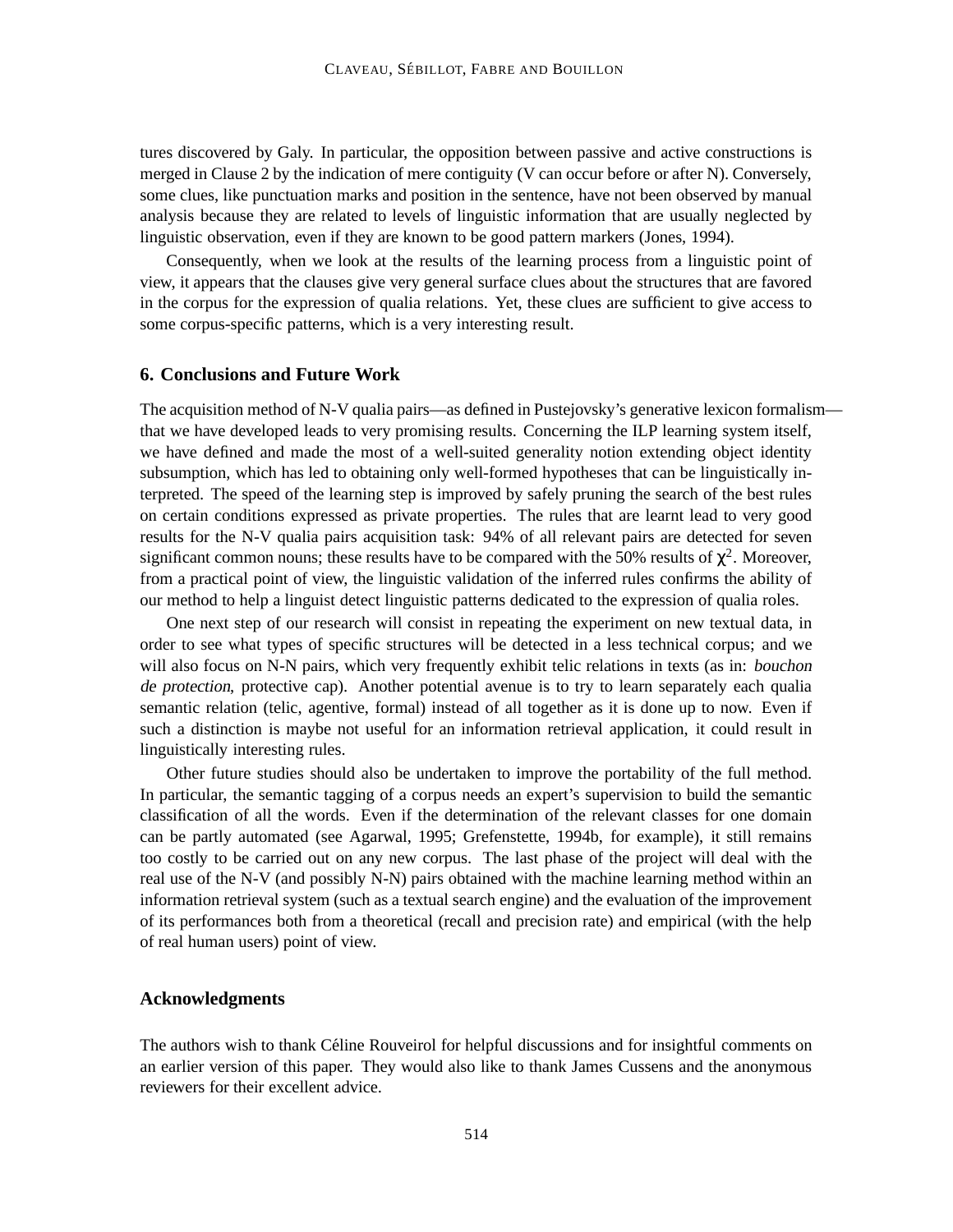## **Appendix A. Background Knowledge**

%%%%%%%%%%%%%%%%%%%%%%%%%

Here is the listing of the background knowledge part describing the linguistic relations as used in the experiments described in Section 5.

```
% background knowledge
% common noun %%%%%%%%%%%%%
common_noun( W ) :- plural_common_noun( W ).
common noun( W ) :- singular common noun( W ).
common_noun( W ) :- abstraction( W ).
common noun(W) :- event(W).
common_noun(W) :- group(W).
common_noun( W ) :- psychological_feature( W ).
common_noun(W) :- state(W).
common_noun(W) :- entity(W).
common_noun(W) :- location(W).
plural_common_noun(W):- tagcat(W,tc_noun_pl).
singular_common_noun(W):- tagcat(W,tc_noun_sg).
abstraction( W ) :- attribute( W ).
abstraction( W ) :- measure( W ).
abstraction( W ) :- relation( W ).
event( W ) :- natural event( W ).
event(W) :- act(W).
event(W) :- phenomenon(W).
natural event( W ) :- tagsem(W, ts hap ).
phenomenon(W) :- tagsem(W, ts_phm).
phenomenon(W) :- process(W).
process(W) :- tagsem(W, ts_pro).
act( W ) :- tagsem(W, ts act ).
act( W ) :- human activity( W ).
human activity( W ) :- tagsem(W, ts acy ).
group(W): tagsem(W, ts_0rp).
group( W ) :- social group( W ).
social group(W) :- tagsem(W, ts grs).
psychological feature( W ) :- tagsem(W, ts psy ).
state( W ) :- tagsem(W, ts_sta ).
entity(W) :- tagsem(W, ts_ent).
entity(W) :- body part(W).
entity(W) :- causal agent(W).
entity( W ) :- object( W ).
body part(W) :- tagsem(W, ts prt).
object( W ) :- tagsem(W, ts_pho ).
object( W ) :- artefact( W ).
object(W) :- part(W).
object( W ) :- substance( W ).
part( W ) :- tagsem(W, ts_por ).
location( W ) :- tagsem(W, ts_loc ).
location( W ) :- point(W).
point(W) :- tagsem(W, ts_pnt).
```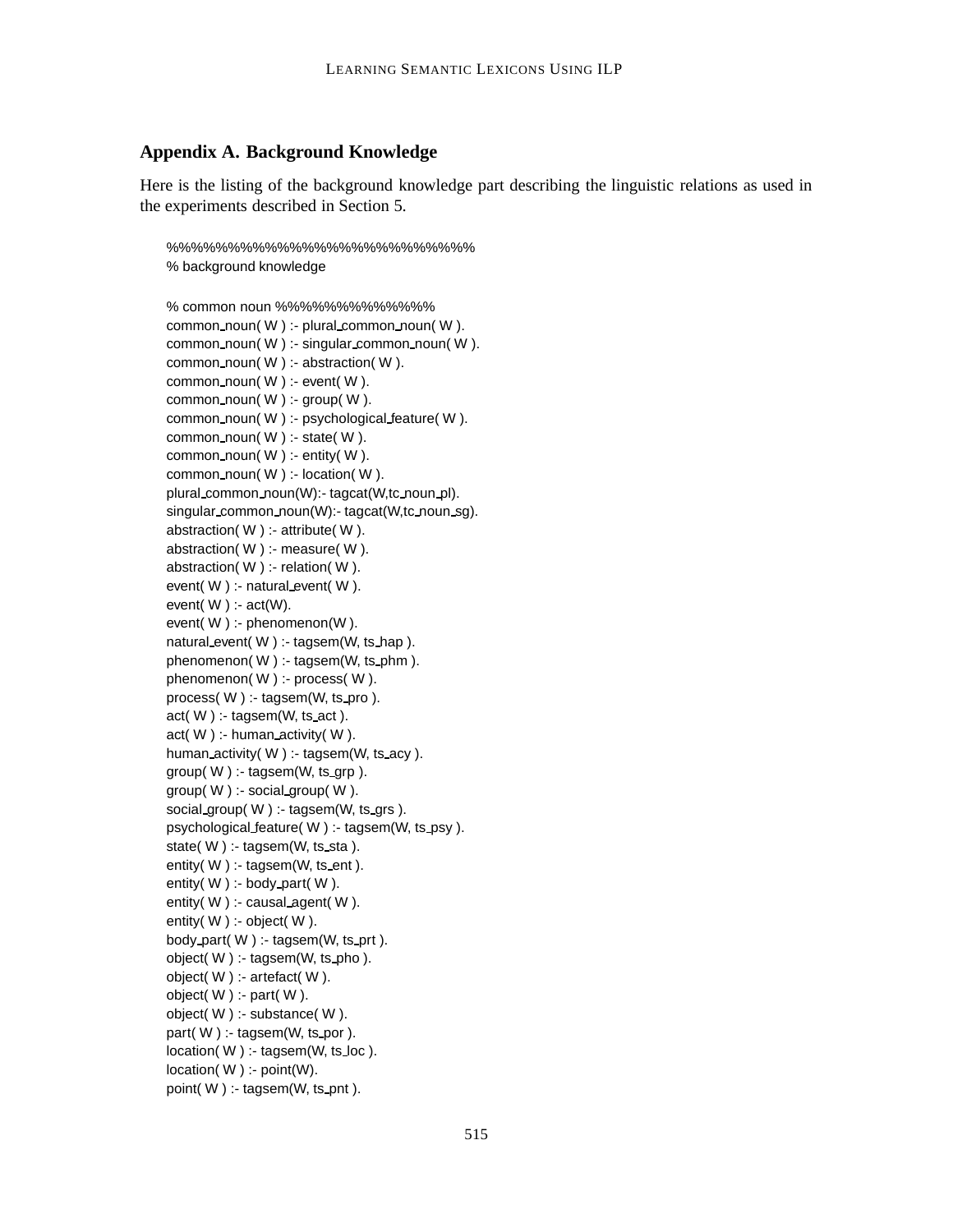```
point( W ) :- position( W ).
position( W ) :- tagsem(W, ts pos ).
attribute( W ) :- tagsem(W, ts_atr ).
attribute(W) :- form(W).
attribute( W ) :- property( W ).
form(W) :- tagsem(W, ts_frm).
property( W ) :- tagsem(W, ts_pty ).
measure( W ) :- tagsem(W, ts_mea ).
measure(W) :- definite quantity(W).
measure(W) :- unit(W).
time unit(W) :- tagsem(W, ts tme).
definite_quantity(W) :- tagsem(W, ts_qud).
unit(W) :- tagsem(W, ts_unt).
unit(W) :- time_unit(W).
relation(W) :- tagsem(W, ts_rel).
relation( W ) :- communication( W ).
communication( W ) :- tagsem(W, ts_com ).
causal_agent( W ) :- tagsem(W, ts_agt ).
causal_agent( W ) :- human( W ).
human( W ) :- tagsem(W, ts_hum ).
artefact(W) :- tagsem(W, ts_art).
artefact( W ) :- instrument(W).
instrument( W ) :- tagsem(W, ts_ins ).
instrument(W) :- container(W).
container(W) :- tagsem(W, ts cnt).
substance( W ) :- tagsem(W, ts sub).
substance( W ) :- chemical compound( W ).
substance( W ) :- stuff( W ).
chemical_compound( W ) :- tagsem(W, ts_chm ).
stuff( W ) :- tagsem(W, ts_stu ).
% verb %%%%%%%%%%%%%%%%%
verb(W) :- infinitive(W).
verb(W) :- participle(W).
verb(W) :- conjugated(W).
verb(W) :- action verb(W).
verb(W) :- state verb(W).
verb(W) :- modal_verb(W).
verb(W) :- temporality verb(W).
verb( W ) :- possesion verb( W ).
verb(W) :- auxiliary(W).
infinitive( W ) :- tagcat(W, tc_verb_inf).
participle( W ) :- present participle( W ).
participle( W ) :- past participle( W ).
present_participle(W) :- tagcat(W, tc_verb_prp).
past participle( W ) :- tagcat(W, tc verb pap).
conjugated( W ) :- conjugated plural(W).
conjugated( W ) :- conjugated singular(W).
conjugated plural( W ) :- tagcat(W, tc verb pl).
conjugated singular( W ) :- tagcat(W, tc_verb_sg).
action verb( W ) :- cognitive action verb( W ).
```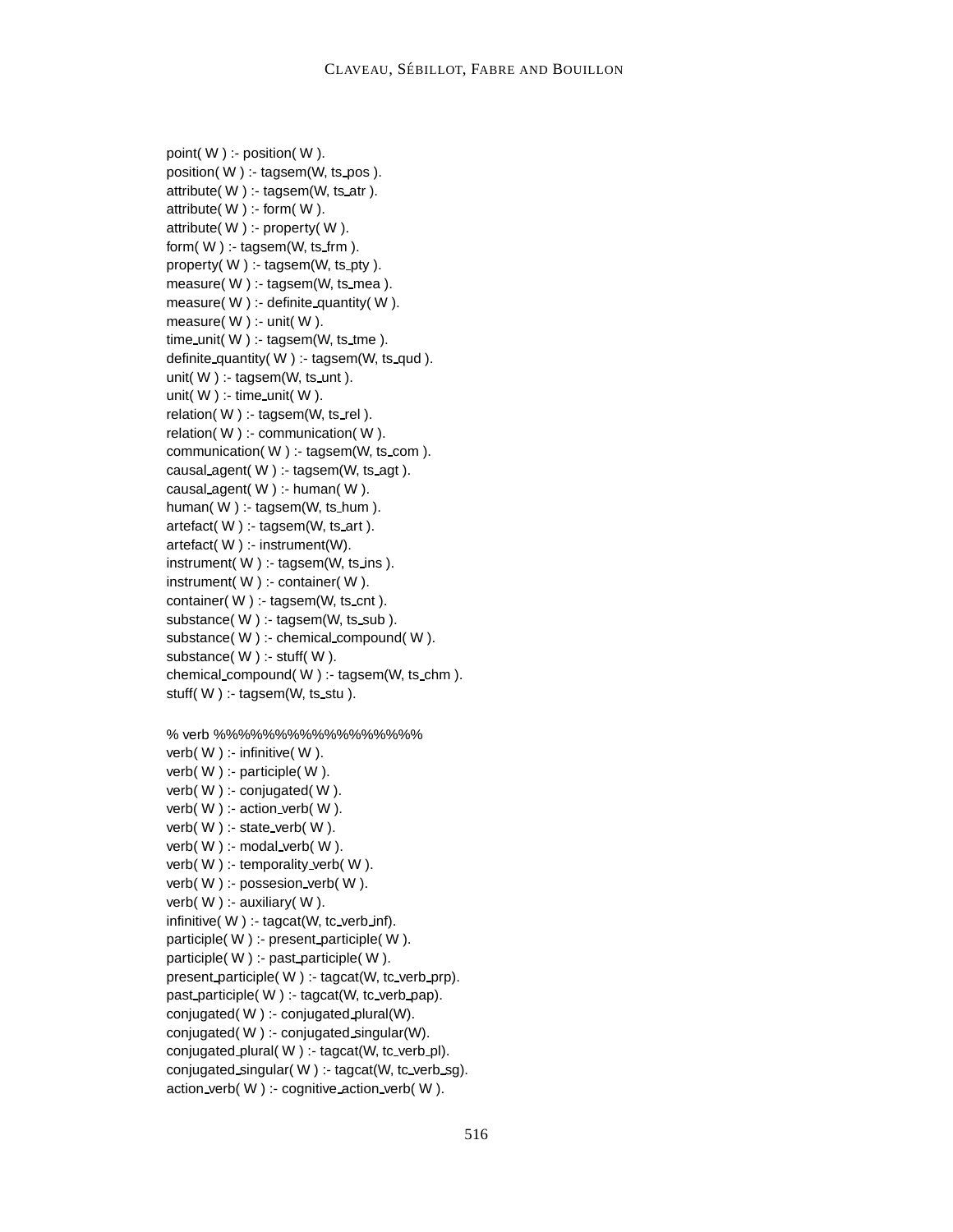```
action verb( W ) :- physical action verb( W ).
cognitive action verb( W ) :- tagsem(W, ts acc ).
physical action verb( W ) :- tagsem(W, ts acp ).
state_verb(W) :- tagsem(W, ts_eta).
modal_verb( W ) :- tagsem(W, ts_mod ).
temporality verb(W) :- tagsem(W, ts tem).
possesion_verb(W) :- tagsem(W, ts_posv).
auxiliary( W ) :- tagsem(W, ts_aux ).
```

```
% preposition %%%%%%%%
preposition( W ) :- tagcat(W, tc prep).
preposition( W ) :- spat preposition( W ).
preposition( W ) :- goal preposition( W ).
preposition( W ) :- temp_preposition( W ).
preposition( W ) :- manner preposition( W ).
preposition( W ) :- rel preposition( W ).
preposition( W ) :- caus preposition( W ).
preposition( W ) :- neg preposition( W ).
preposition( W ) :- en preposition( W ).
preposition( W ) :- sous_preposition( W ).
preposition( W ) :- a preposition( W ).
preposition( W ) :- de preposition( W ).
spat preposition( W ) :- tagsem(W, ts rspat).
goal preposition( W ) :- tagsem(W, ts rpour ).
temp_preposition( W ) :- tagsem(W, ts_rtemp ).
manner_preposition(W) :- tagsem(W, ts_rman).
rel preposition( W ) :- tagsem(W, ts_rrel ).
caus_preposition( W ) :- tagsem(W, ts_rcaus ).
neg_preposition( W ) :- tagsem(W, ts_rneg ).
en preposition( W ) :- tagsem(W, ts ren ).
sous_preposition( W ) :- tagsem(W, ts_rsous ).
a_preposition(W) :- tagsem(W, ts_ra).
de preposition( W ) :- tagsem(W, ts rde ).
```

```
% adjective %%%%%%%%%%%
adjective( W ) :- singular adjective( W ).
adjective( W ) :- plural adjective( W ).
adjective( W ) :- verbal adjective( W ).
adjective( W ) :- comparison adjective( W ).
adjective( W ) :- concrete prop adjective( W ).
adjective( W ) :- abstract prop adjective( W ).
adjective( W ) :- nominal adjective( W ).
singular adjective( W ) :- tagcat(W, tc adj sg).
plural adjective( W ) :- tagcat(W, tc adj pl).
verbal_adjective(W) :- tagcat(W, tc_verb_adj).
comparison adjective( W ) :- tagsem(W, ts acomp ).
```

```
concrete prop adjective( W ) :- tagsem(W, ts apty ).
abstract prop adjective( W ) :- tagsem(W, ts apa ).
nominal adjective( W ) :- tagsem(W, ts anom ).
```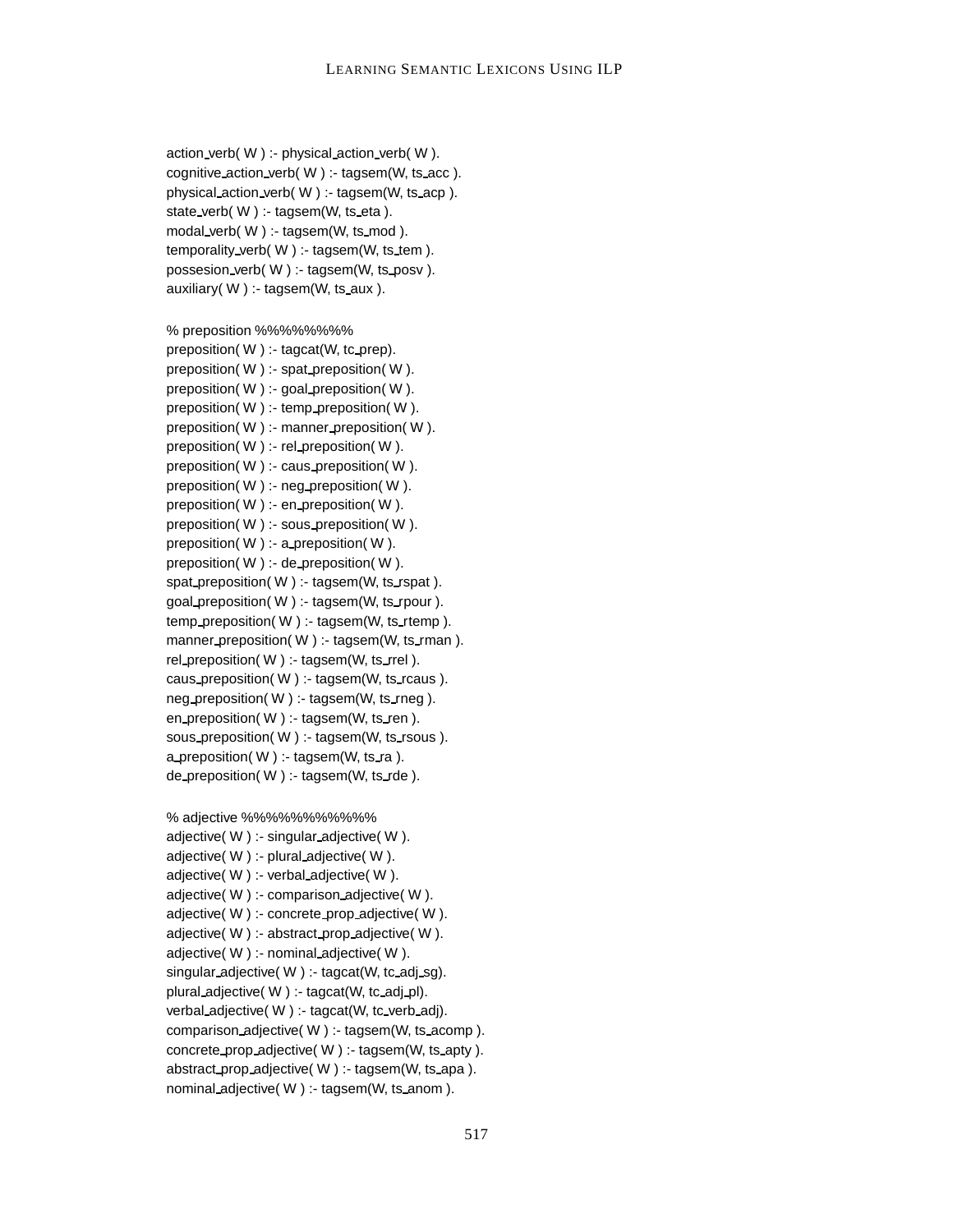```
% pronoun %%%%%%%%%%%%%
pronoun(W):- rel_pronoun(W).
pronoun(W):- non rel pronoun(W).
pronoun(W):- tagsem(W, ts_pron).***
rel_pronoun(W) :- tagcat(W, tc_pron_rel).
non_rel_pronoun(W) :- tagcat(W, tc_pron).
```

```
% others %%%%%%%%%%%%%
proper_noun( W ) :- tagsem(W, ts_nompropre ).
proper noun( W ) :- tagsem(W, ts_numero ).
coordinating conjunction(W) :- tagsem(W, ts_rconj).
subordinating conjunction(W) :- tagsem(W, ts_subconj).
bracket( W ) :- tagsem(W, ts_paro ).
bracket( W ) :- tagsem(W, ts_parf ).
ponctuation(W) :- comma(W).
ponctuation( W ) :- colon( W ).
ponctuation(W) :- dot(W).
ponctuation(W) :- tagcat(W, tc_wpunct).
comm (W) :- tagsem(W, ts virg ).
colon( W ) :- tagsem(W, ts ponct ).
dot(W) :- tagsem(W, ts punct).
void(W) :- tagcat(M,tc_vide).
figures(W) :- tagsem(W, ts_quant).
```

```
%%%%%%%%%%%%%%%%%%%%%%%%%%%%%
% order
%
precedes(V,N) :- distances(N,V,X, ), 0<X.
precedes(N,V) :- distances(N,V,X, ), 0>X.
```

```
%%%%%%%%%%%%%%%%%%%%%%%%%%%%%
% distances in verbs
%
nearverb(N,V) : distances(N,V, 1).near_verb(N,V) :- distances(N,V,_,-1).
far verb(N, V) :- distances(N, V, ..., X), -1> X, -3< X.
far verb(N, V) :- distances(N, V, X, 1 < X, X < 3.
very far verb(N, V) :- distances(N, V, X), -2> X.
very far verb(N, V) :- distances(N, V, ..., X), X > 2.
```

```
%%%%%%%%%%%%%%%%%%%%%%%%%%%%%
% distances in words
%
contiguous(N,V) :- distances(N,V,1,_).
contiguous(N,V) :- distances(N,V,-1, ).
near_word(N,V) :- distances(N,V,X, ), -1 > X, -4 < X.
near_word(N,V) :- distances(N,V,X,_), 1 < X, X < 4.
far word(N,V) :- distances(N,V,X, ), -3 >X, -8 < X.
far word(N, V) :- distances(N, V, X, ...), X > 3, X < 8.
very far word(N, V) :- distances(N, V, X, ...), -7>> X.
```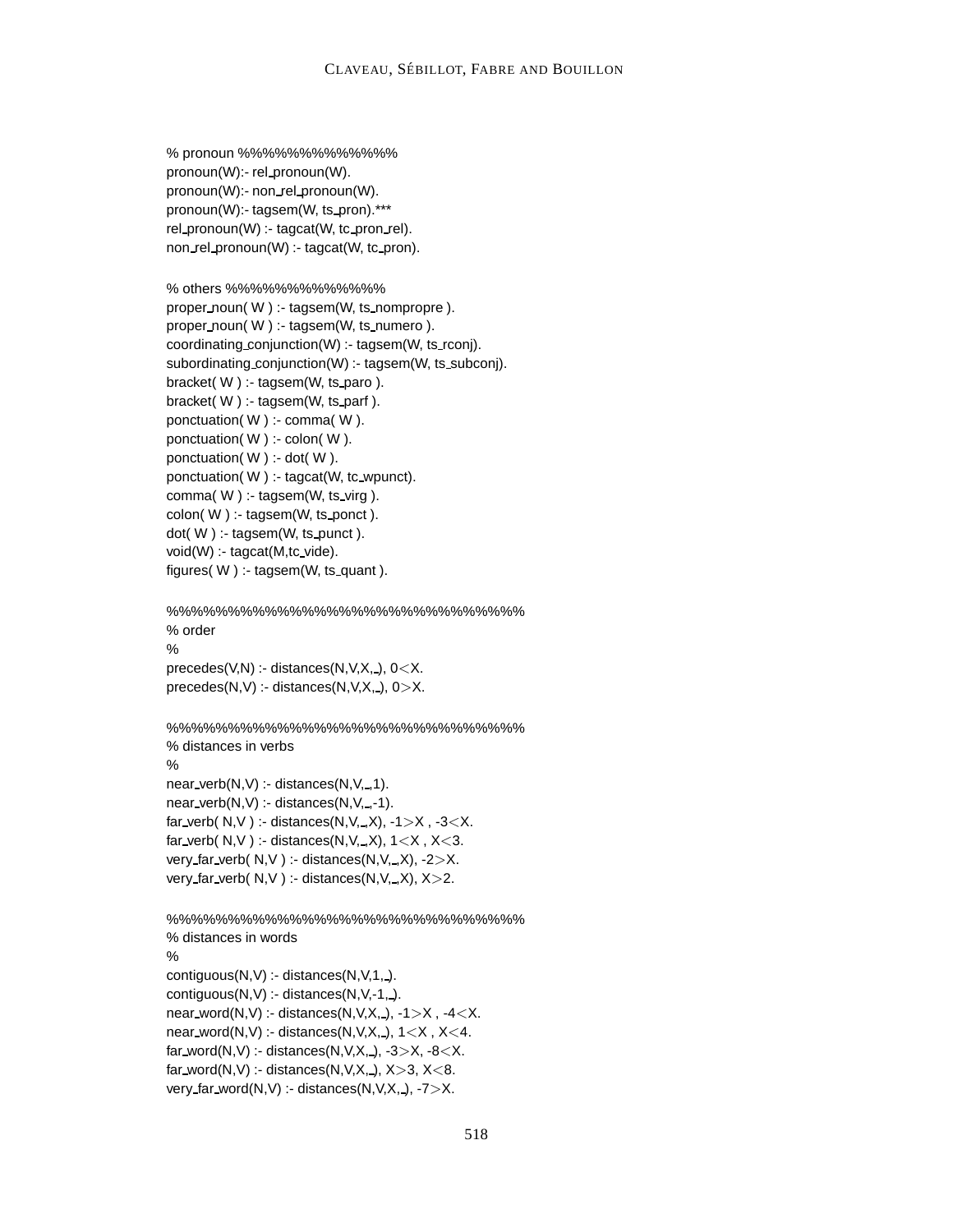```
very far word(N, V) :- distances(N, V, X, \cdot), X > 7.
```

```
%%%%%%%%%%%%%%%%%%%%%%%%%%%%%%%%%%
% other predicates
suc(X,Y) :- pred(Y,X).
tagcat(Word, POStag) :- tags(Word, POStag, ).
tagsem(Word, Semtag) :- tags(Word, _, Semtag).
```

```
%%%%%%%%%%%%%%%%%%%%%%%%%%%%%%%%%%
% information about examples
tags(m15278_1_deb,tc_vide,ts_vide).
tags(m15278_1,tc_verb_inf,ts_tem).
pred(m15278_1,m15278_1_deb).
...
```
## **Appendix B. Hypothesis Search Space**

A clause space ordered by  $\theta_{OI}$ -subsumption (see Definition 2, page 506) is in general not a lattice whereas this is the case under θ-subsumption (Semeraro et al., 1994). However, we show in the first section of this appendix that such a clause space can be a lattice when particular assumptions concerning the clauses that it contains are made. A similar proof for our application framework, that is, for the hypothesis search space presented in Section 4.2 with a  $\theta_{\rm{NV}}$ -subsumption quasi-ordering, is proposed in the second section.

#### **B.1 Hypothesis Lattice under** θ*OI***-subsumption**

A quasi-ordered set under  $\theta_{OI}$ -subsumption is in general not a lattice since the infimum and supremum are generally not unique in these sets. However, let us consider determinate linked clauses (see Section 4.2) and a space bounded below by a bottom clause  $(\perp)$ . All these conditions ensure the infimum and supremum of two clauses in our hypothesis space to be unique. In this first section,  $C \succeq D$  (respectively  $C \sim D$ ) means *C* is more general (equivalent) than *D* with respect to the θ*OI*-subsumption order.

**Proposition 4** *For any C and D in the space of linked determinate clauses ordered by* θ*OI-subsumption,*  $if C \succeq D$  then the injective substitution  $\theta$  such that  $C\theta \subseteq D$  is unique.

**Proof** Reductio ad absurdum. Let us consider that there exist two different injective substitutions  $θ_1$  and  $θ_2$  such that  $Cθ_1 ⊆ D$  and  $Cθ_2 ⊆ D$ . Since  $θ_1$  and  $θ_2$  are injective,  $Cθ_1$  and  $Cθ_2$  only differ in variable naming. *C* and *D* are linked clauses, this means that there exists a literal  $l \in C$  such that  $l\theta_1 \in D$ ,  $l\theta_2 \in D$  and  $l\theta_1 \neq l\theta_2$  where input variables of *l* are identical in  $l\theta_1$  and  $l\theta_2$  and output variables are different. This contradicts the fact that all literals are determinate.

**Proposition 5** *In the space of linked determinate clauses ordered by* θ*OI-subsumption and bounded below by a bottom clause* ⊥*, the supremum of any two clauses is unique.*

**Proof** Reductio ad absurdum. Let us consider  $A_1$  and  $A_2$  as two different suprema for  $C_1$  and *C*<sub>2</sub>. *A*<sub>1</sub>, *A*<sub>2</sub>, *C*<sub>1</sub> and *C*<sub>2</sub> are more general than  $\perp$ , so there exists a unique  $\theta_{\perp}^{A_1}$  such that  $A_1 \theta_{\perp}^{A_1} \subseteq \perp$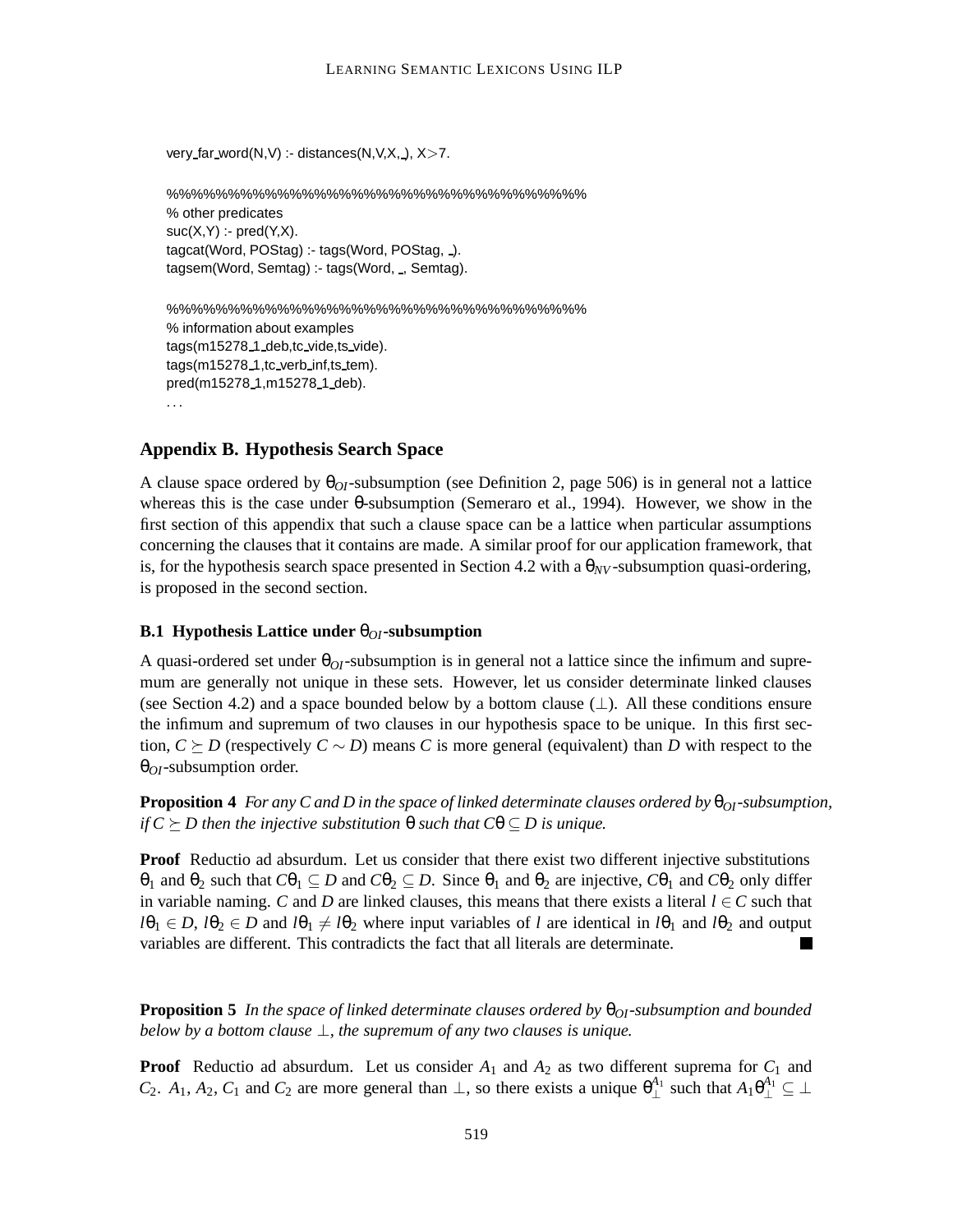(Proposition 4). In the same way, we have unique  $\theta_{\perp}^{A_2}$ ,  $\theta_{\perp}^{C_1}$ , and  $\theta_{\perp}^{C_2}$  such that  $A_2 \theta_{\perp}^{A_2} \subseteq \perp$ ,  $C_1 \theta_{\perp}^{C_1} \subseteq \perp$ and  $C_2 \theta_{\perp}^{C_2} \subseteq \perp$ .

 $A_1$  is a supremum for  $C_1$  so  $A_1 \succeq C_1 \theta_{\perp}^{C_1}$  since  $C_1 \sim C_1 \theta_{\perp}^{C_1}$ . Thus, there exists  $\theta_1$  such that  $A_1 \theta_1 \subseteq$  $C_1\theta_{\perp}^{C_1}$ . Now,  $C_1\theta_{\perp}^{C_1} \subseteq \perp$  therefore  $A_1\theta_1 \subseteq \perp$ , which means that  $\theta_1 = \theta_{\perp}^{A_1}$  (Proposition 4). Therefore, we have  $A_1\theta_{\perp}^{A_1} \subseteq C_1\theta_{\perp}^{C_1}$  and in a similar way,  $A_1\theta_{\perp}^{A_1} \subseteq C_2\theta_{\perp}^{C_2}$ ,  $A_2\theta_{\perp}^{A_2} \subseteq C_1\theta_{\perp}^{C_1}$  and  $A_2\theta_{\perp}^{A_2} \subseteq C_2\theta_{\perp}^{C_2}$ .

Let us note  $S = A_1 \theta_{\perp}^{A_1} \cup A_2 \theta_{\perp}^{A_2}$ . Thus,  $S \subseteq C_1 \theta_{\perp}^{C_1}$  and  $S \subseteq C_2 \theta_{\perp}^{C_2}$ . This means that  $S \succeq C_1$  and *S*  $\succeq$  *C*<sub>2</sub> since *C*<sub>1</sub>θ<sup>*C*<sub>1</sub></sup> ∼ *C*1 and *C*<sub>2</sub>θ<sub></sub><sup>*C*<sub>2</sub></sup> ∼ *C*2. Besides, *A*<sub>1</sub>  $\succeq$  *S*, *A*<sub>2</sub>  $\succeq$  *S* and *S* ≈ *A*<sub>1</sub>, *S* ≈ *A*<sub>2</sub> because  $A_1 \sim A_2$ . This contradicts the fact that  $A_1$  and  $A_2$  are suprema for  $C_1$  and  $C_2$ .

**Proposition 6** *In the space of linked determinate clauses ordered by* θ*OI-subsumption and bounded below by a bottom clause* ⊥*, the infimum of any two clauses is unique.*

**Proof** Same thing as for supremum, with  $C_1$  and  $C_2$  two infima for  $A_1$  and  $A_2$ . Then consider  $I = C_1 \theta_{\perp}^{C_1} \cap C_2 \theta_{\perp}^{C_2}$ . I.

From Propositions 5 and 6, we can conclude that the space of linked determinate clauses ordered by  $θ_{OI}$ -subsumption and bounded below by a bottom clause  $⊥$  is a lattice.

#### **B.2 Hypothesis Lattice under**  $\theta_{\text{NV}}$ -subsumption

As for  $\theta_{OI}$ -subsumption, we show that in our application framework, the hypothesis search space ordered by the  $\theta_{NV}$ -subsumption is a lattice. In the remaininder of this appendix, *B* represents the background knowledge used for our learning task,  $\succeq$  and  $∼$  denote the  $\theta_{\rm NV}$ -subsumption order as defined in Section 4.2.

**Proposition 7** *In the space of well-formed clauses ordered by*  $\theta_{NV}$ -subsumption, for any clause *C* and *D,* if  $C \succeq D$  then the injective substitution  $\theta$  such that  $f(C)\theta \subseteq D$  (with f such that  $\forall l \in$ *C*,  $B, f(l) \models l$  *is unique.* 

**Proof** Same proof as Propostion 4 by considering  $C^{chain}$ —the subset of C containing the head literal and all the pred/2 and suc/2 literals of *C*—and by noting that *Cchain* contains all the variables of *C* and that with respect to our particular background knowledge, for any *f* such that  $f(C) \theta \subseteq D$  with *f* such that ∀*l* ∈ *C*, *B*, *f*(*l*)  $\models$  *l*, necessarily ∀*l* ∈ *C*<sup>chain</sup>, *f*(*l*) = *l*.

**Proposition 8** In the space of well-formed clauses ordered by  $\theta_{NV}$ -subsumption, the supremum of *any two clauses is unique.*

**Proof** Reductio ad absurdum. Let us consider  $A_1$  and  $A_2$  as two different suprema for  $C_1$  and  $C_2$ . *A*<sub>1</sub> is more general than ⊥, so  $\exists \theta_{\perp}^{A_1}$  injective and  $f_{\perp}^{A_1}$  such that  $f_{\perp}^{A_1}(A_1)\theta_{\perp}^{A_1} \subseteq \bot$  and  $\theta_{\perp}^{A_1}$  is unique (Proposition 7). In the same way, we have unique  $\theta_{\perp}^{A_2}$ ,  $\theta_{\perp}^{C_1}$ , and  $\theta_{\perp}^{C_2}$ .

*A*<sub>1</sub> is a supremum for *C*<sub>1</sub> so there exist  $\theta_1$  and  $f_1$  such that  $f_1(A_1)\theta_1 \subseteq C_1\theta_1^{C_1}$ . Now, with  $A_1^{chain}$ as defined above,  $A_1^{chain}\theta_1 \subseteq C_1^{chain}\theta_{\perp}^{C_1}$  since  $f(A^{chain}) = A^{chain}$ . In the same way  $C_1^{chain}\theta_{\perp}^{C_1} \subseteq \perp$ . Therefore, we have  $A_1^{chain}\theta_1 \subseteq C_1^{chain}\theta_1^{C_1} \subseteq \perp$  and then, from Proposition 7,  $\theta_1 = \theta_1^{A_1}$ . Finally, we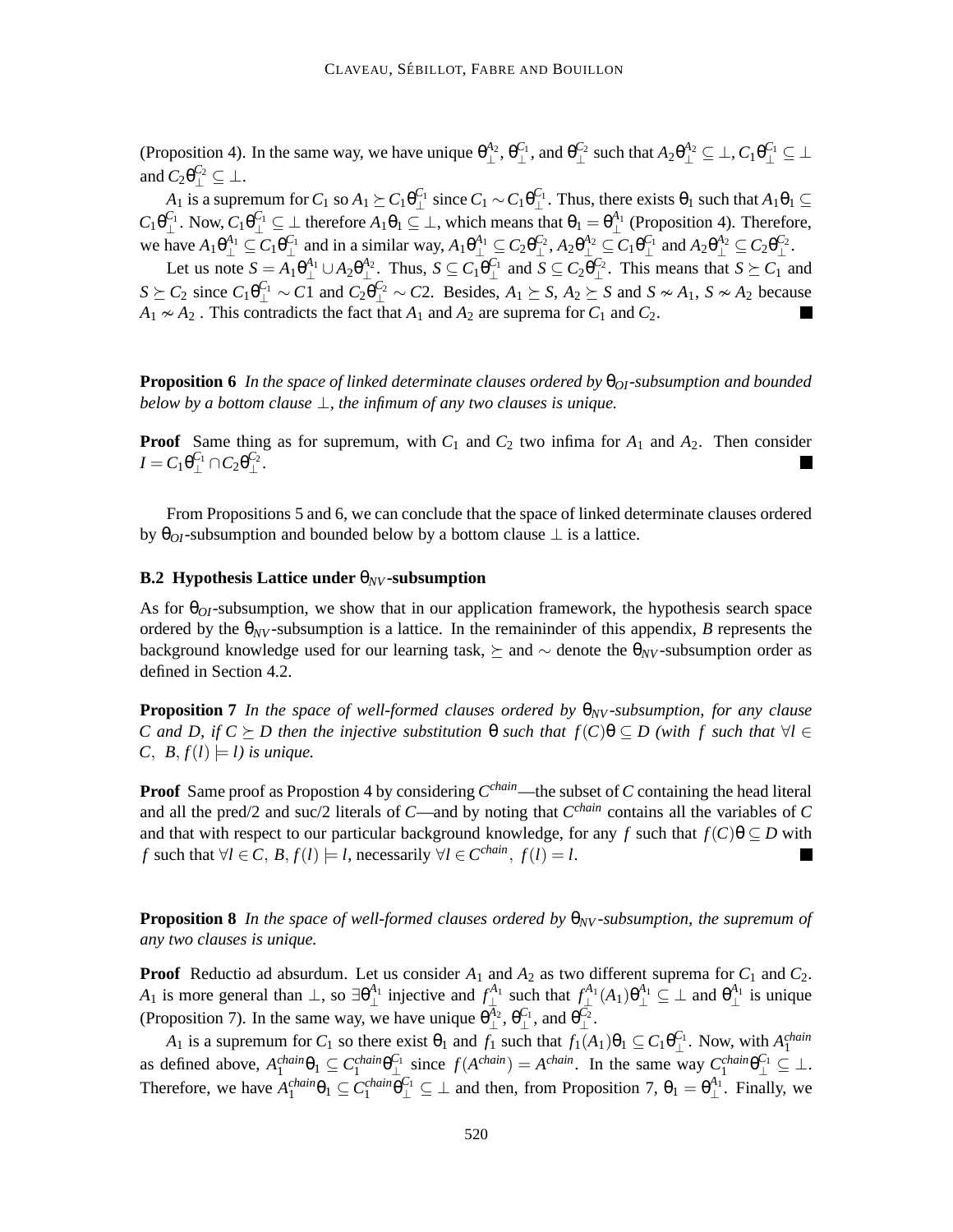have  $f_1(A_1)\theta_{\perp}^{A_1} \subseteq C_1\theta_{\perp}^{C_1}$  and in a similar way, there exist  $f_2$ ,  $f_3$  and  $f_4$  such that  $f_2(A_1)\theta_{\perp}^{A_1} \subseteq C_2\theta_{\perp}^{C_2}$ ,  $f_3(A_2)\theta_{\perp}^{A_2} \subseteq C_1\theta_{\perp}^{C_1}$  and  $f_4(A_2)\theta_{\perp}^{A_2} \subseteq C_2\theta_{\perp}^{C_2}$ .

Let us note that  $S = A_1 \theta_{\perp}^{A_1} \cup A_2 \theta_{\perp}^{A_2} \setminus \{l_1 | l_1, l_2 \in (A_1 \theta_{\perp}^{A_1} \cup A_2 \theta_{\perp}^{A_2}), l_1 \neq l_2$ , and  $B, l_2 \models l_1\}$ . S is a well-formed hypothesis and by construction  $S \preceq A_1 \theta_{\perp}^{A_1}$  and  $S \preceq A_2 \theta_{\perp}^{A_2}$  and since  $A_1 \theta_{\perp}^{A_1} \sim A_1$  and  $A_2\theta_{\perp}^{A_2} \sim A_2$ , then  $S \preceq A_1$  and  $S \preceq A_2$ . We define  $f_5$  such that  $\forall l_i^S \in S, f_5(l_i^S) = f_1(l_i^S)$  if  $l_i^S \in A_1\theta_{\perp}^{A_1}$ and  $f_5(l_i^S) = f_3(l_i^S)$  otherwise. Similarly, we define  $f_6$  such that  $\forall l_i^S \in S$ ,  $f_6(l_i^S) = f_2(l_i^S)$  if  $l_i^S \in A_1 \Theta_{\perp}^{A_1}$ and  $f_6(l_i^S) = f_4(l_i^S)$  otherwise. Thus,  $f_5(S) \subseteq C_1 \theta_{\perp}^{C_1}$  and  $f_6(S) \subseteq C_2 \theta_{\perp}^{C_2}$ , which means that  $S \succeq C_1 \theta_{\perp}^{C_1}$ and  $S \succeq C_2 \theta_{\perp}^{C_2}$ . Therefore,  $S \succeq C_1$  and  $S \succeq C_2$ . This contradicts the fact that  $A_1$  and  $A_2$  are suprema for  $C_1$  and  $C_2$ .

**Proposition 9** In the space of well-formed clauses ordered by  $\theta_{NV}$ -subsumption and with respect *to our background knowledge, the infimum of any two clauses is unique.*

**Proof** Same thing as for supremum, with  $C_1$  and  $C_2$  two infima for  $A_1$  and  $A_2$ . Then consider  $I = (C_1 \theta_1^{C_1} \cap C_2 \theta_1^{C_2}) \cup \{l_1 \mid l_1, l_2 \in C_1 \theta_1^{C_1} \cup C_2 \theta_1^{C_2}, l_1 \neq l_2 \text{ and } B, l_2 \models l_1\}.$ 

From Propositions 8 and 9, we can conclude that our hypothesis space ordered by  $\theta_{NV}$ -subsumption is a lattice.

#### **References**

- Rajeev Agarwal. *Semantic Feature Extraction from Technical Texts with Limited Human Intervention*. PhD thesis, Mississippi State University, USA, 1995.
- Susan Armstrong. MULTEXT: Multilingual text tools and corpora. In H. Feldweg and W. Hinrichs, editors, *Lexikon und Text*, pages 107–119. Max Niemeyer Verlag, Tübingen, Germany, 1996.
- Susan Armstrong, Pierrette Bouillon, and Gilbert Robert. Tagger overview. Technical report, ISSCO, University of Geneva, Switzerland, 1995. URL http://issco-www.unige.ch/staff/robert/tatoo/tagger.html.
- Liviu Badea and Monica Stanciu. Refinement operators can be (weakly) perfect. In Sašo Džeroski and Peter Flach, editors, *Proceedings of the 9th International Conference on Inductive Logic Programming, ILP-99*, volume 1634 of *LNAI*, pages 21–32, Bled, Slovenia, 1999. Springer-Verlag.
- Jacques Bouaud, Benoît Habert, Adeline Nazarenko, and Pierre Zweigenbaum. Regroupements issus de dépendances syntaxiques en corpus: Catégorisation et confrontation avec deux mod´elisations conceptuelles. In Manuel Zacklad, editor, *Proceedings of Ingenierie des Connais- ´ sances*, pages 207–223, Roscoff, France, 1997. AFIA - Editions INRIA Rennes. ´
- Pierrette Bouillon, Robert H. Baud, Gilbert Robert, and Patrick Ruch. Indexing by statistical tagging. In Martin Rajman and Jean-C´edric Chappelier, editors, *Proceedings of Journees d'Analyse ´ statistique des Donnees Textuelles, JADT'2000 ´* , pages 35–42, Lausanne, Switzerland, 2000a.
- Pierrette Bouillon and Federica Busa. *Generativity in the Lexicon*. Cambridge University Press, Cambridge, UK, 2001.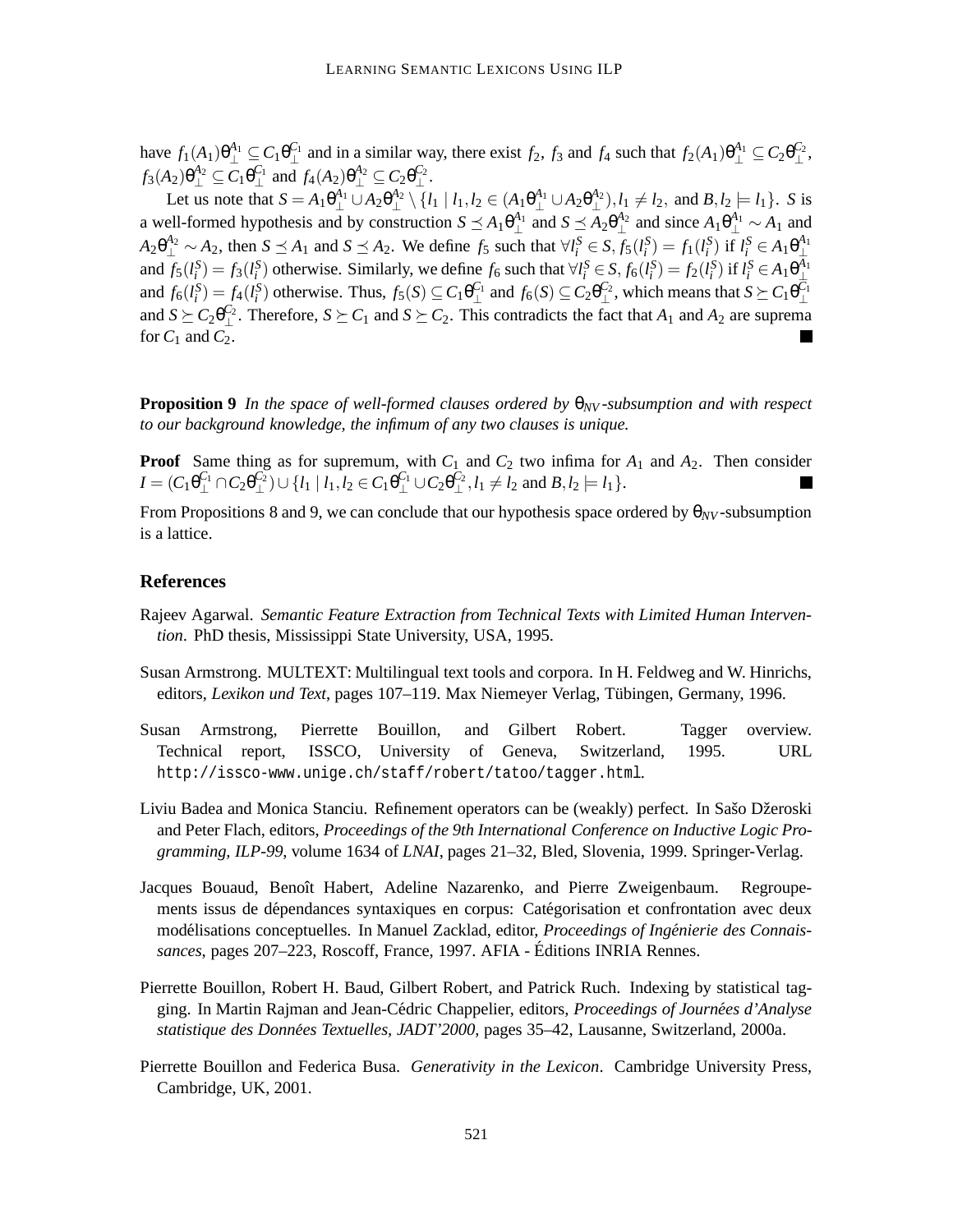- Pierrette Bouillon, Vincent Claveau, Cécile Fabre, and Pascale Sébillot. Using part-of-speech and semantic tagging for the corpus-based learning of qualia structure elements. In Pierrette Bouillon and Kyoko Kanzaki, editors, *Proceedings of First International Workshop on Generative Approaches to the Lexicon, GL'2001*, Geneva, Switzerland, 2001. Geneva University Press.
- Pierrette Bouillon, Cécile Fabre, Pascale Sébillot, and Laurence Jacqmin. Apprentissage de ressources lexicales pour l'extension de requêtes. *Traitement Automatique des Langues*, spe*cial issue: Traitement automatique des langues pour la recherche d'information*, 41(2):367–393, 2000b.
- Pierrette Bouillon, Sabine Lehmann, Sandra Manzi, and Dominique Petitpierre. Développement de lexiques à grande échelle. In André Clas, Salah Mejri, and Taïeb Baccouche, editors, *Proceedings of Colloque de Tunis 1997 "La memoire des mots" ´* , pages 71–80, Tunis, Tunisia, 1998. Serviced.
- Ted Briscoe and John Carroll. Automatic extraction of subcategorisation from corpora. In Paul Jacobs, editor, *Proceedings of 5th ACL conference on Applied Natural Language Processing*, pages 356–363, Washington, USA, 1997. Morgan Kaufmann.
- Wray Lindsay Buntine. Generalized subsumption and its application to induction and redundancy. *Artificial Intelligence*, 36(2):149–176, 1988.
- Floriana Esposito, Angela Laterza, Donato Malerba, and Giovanni Semeraro. Refinement of Datalog programs. In B. Pfahringer and J. Fürnkranz, editors, *Proceedings of the MLnet Familiarization Workshop on Data Mining with Inductive Logic Programming*, pages 73–94, Bari, Italy, 1996.
- Cécile Fabre and Pascale Sébillot. Semantic interpretation of binominal sequences and information retrieval. In *Proceedings of International ICSC Congress on Computational Intelligence: Methods and Applications,CIMA'99, Symposium on Advances in Intelligent Data Analysis AIDA'99*, Rochester, N.Y., USA, 1999.
- Cécile Fabre. *Interprétation automatique des séquences binominales en anglais et en français. Application a la recherche d'informations `* . PhD thesis, University of Rennes 1, France, 1996.
- David Faure and Claire Nédellec. Knowledge acquisition of predicate argument structures from technical texts using machine learning: The system ASIUM. In Dieter Fensel and Rudi Studer, editors, *Proceedings of 11th European Workshop EKAW'99*, pages 329–334, Dagstuhl, Germany, 1999. Springer-Verlag.
- Christiane Fellbaum, editor. *WordNet: An Electronic Lexical Database*. MIT Press, Cambridge, MA, USA, 1998.
- Edith Galy. Repérer en corpus les associations sémantiques privilégiées entre le nom et le verbe: Le cas de la fonction dénotée par le nom. Master's thesis, Université de Toulouse - Le Mirail, France, 2000.
- Gregory Grefenstette. Corpus-derived first, second and third-order word affinities. In W. Martin, W. Meijs, M. Moerland, E. ten Pas, P. van Sterkenburg, and P. Vossen, editors, *Proceedings of EURALEX'94*, Amsterdam, The Netherlands, 1994a.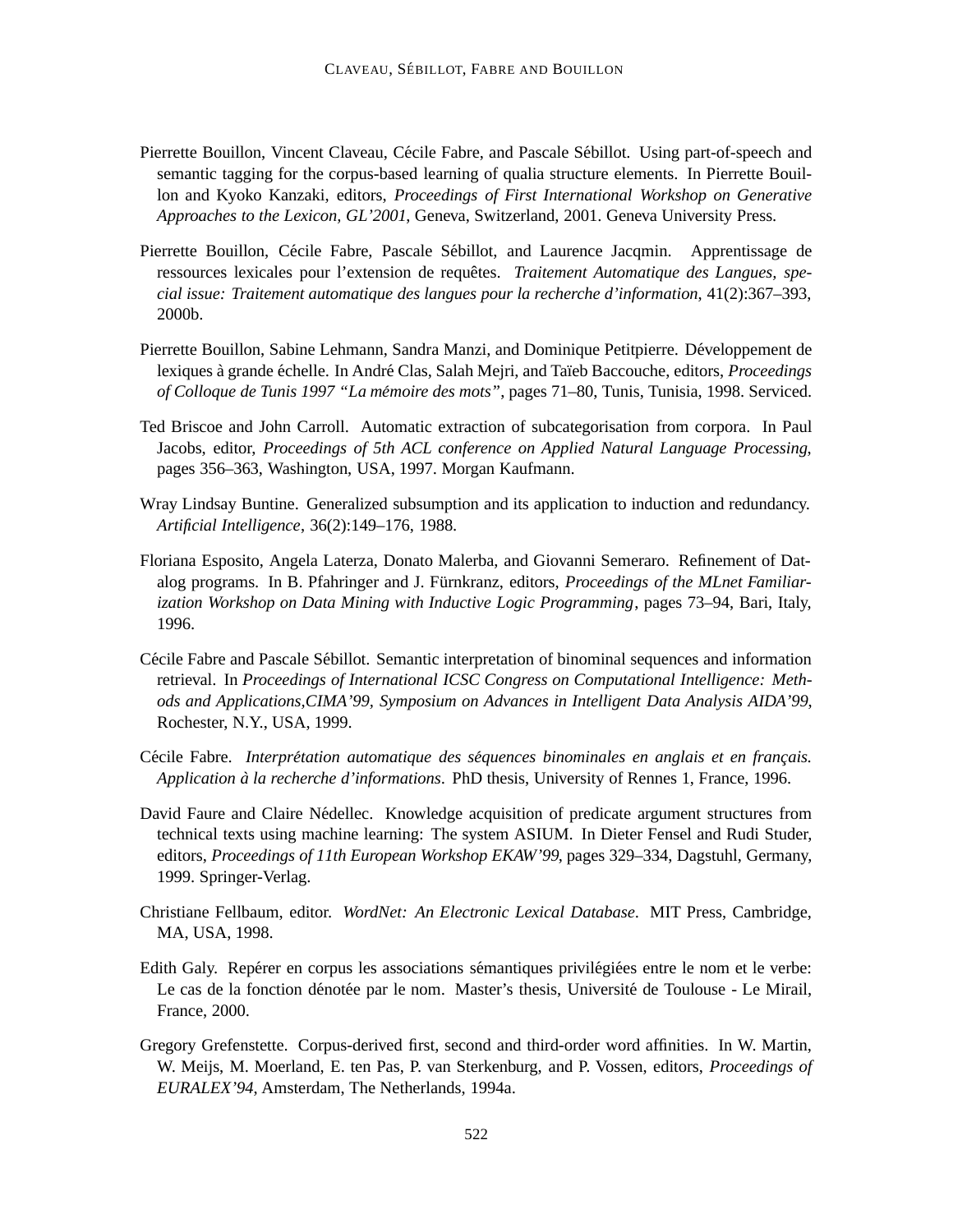- Gregory Grefenstette. *Explorations in Automatic Thesaurus Discovery*. Kluwer Academic Publishers, Dordrecht, 1994b.
- Gregory Grefenstette. SQLET: Short query linguistic expansion techniques, palliating one-word queries by providing intermediate structure to text. In Luc Devroye and Claude Chrisment, editors, *Proceedings of Recherche d'Informations Assistee par Ordinateur, RIAO'97 ´* , pages 500– 509, Montréal, Québec, Canada, 1997.
- Benoît Habert, Adeline Nazarenko, and André Salem. *Les linguistiques de corpus*. Armand Collin/Masson, Paris, 1997.
- Zelig Harris, Michael Gottfried, Thomas Ryckman, Paul Mattick (Jr), Anne Daladier, Tzvee N. Harris, and Suzanna Harris. *The Form of Information in Science, Analysis of Immunology Sublanguage*. Kluwer Academic Publisher, Dordrecht, 1989.
- Marti A. Hearst. Automatic acquisition of hyponyms from large text corpora. In Christian Boitet, editor, *Proceedings of 14th International Conference on Computational Linguistics, COLING-92*, pages 539–545, Nantes, France, 1992.
- Nicolas Helft. Inductive Generalization: A logical framework. In Ivan Bratko and Nada Lavrac, editors, *Proceedings of the 2nd European Working Session on Learning, EWSL*, pages 149–157, Bled, Yugoslavia, 1987. Sigma Press.
- Nancy Ide and Jean Véronis. MULTEXT (multilingual tools and corpora). In *Proceedings of 15th International Conference on Computational Linguistics, COLING-94*, pages 90–96, Kyoto, Japan, 1994. Morgan Kaufmann.
- Bernard Jones. Can punctuation help parsing? Technical Report 29, Centre for Cognitive Science, University of Edinburgh, UK, 1994.
- Ron Kohavi. A study of cross-validation and bootstrap for accuracy estimation and model selection. In Chris S. Mellish, editor, *Proceedings of the 14th International Joint Conference on Artificial Intelligence, IJCAI 95*, pages 1137–1145, Montréal, Québec, Canada, 1995. Morgan Kaufmann.
- Emmanuel Morin. *Extraction de liens semantiques entre termes ´ a partir de corpus de textes tech- ` niques*. PhD thesis, Université de Nantes, France, 1999.
- Stephen Muggleton. Inverse entailment and Progol. *New Generation Computing*, 13(3-4):245–286, 1995.
- Stephen Muggleton and Luc De Raedt. Inductive logic programming: Theory and methods. *Journal of Logic Programming*, 19-20:629–679, 1994.
- Stephen Muggleton and Cao Feng. Efficient induction of logic programs. In Setsuo Arikawa, S. Goto, Setsuo Ohsuga, and Takashi Yokomori, editors, *Proceedings of the 1st Conference on Algorithmic Learning Theory*, pages 368–381, Tokyo, Japan, 1990. Springer-Verlag - Ohmsha.
- Claire Nédellec, Céline Rouveirol, Hilde Adé, Francesco Bergadano, and Birgit Tausend. Declarative bias in inductive logic programming. In Luc De Raedt, editor, *Advances in Inductive Logic Programming*, pages 82–103. IOS Press, Amsterdam, 1996.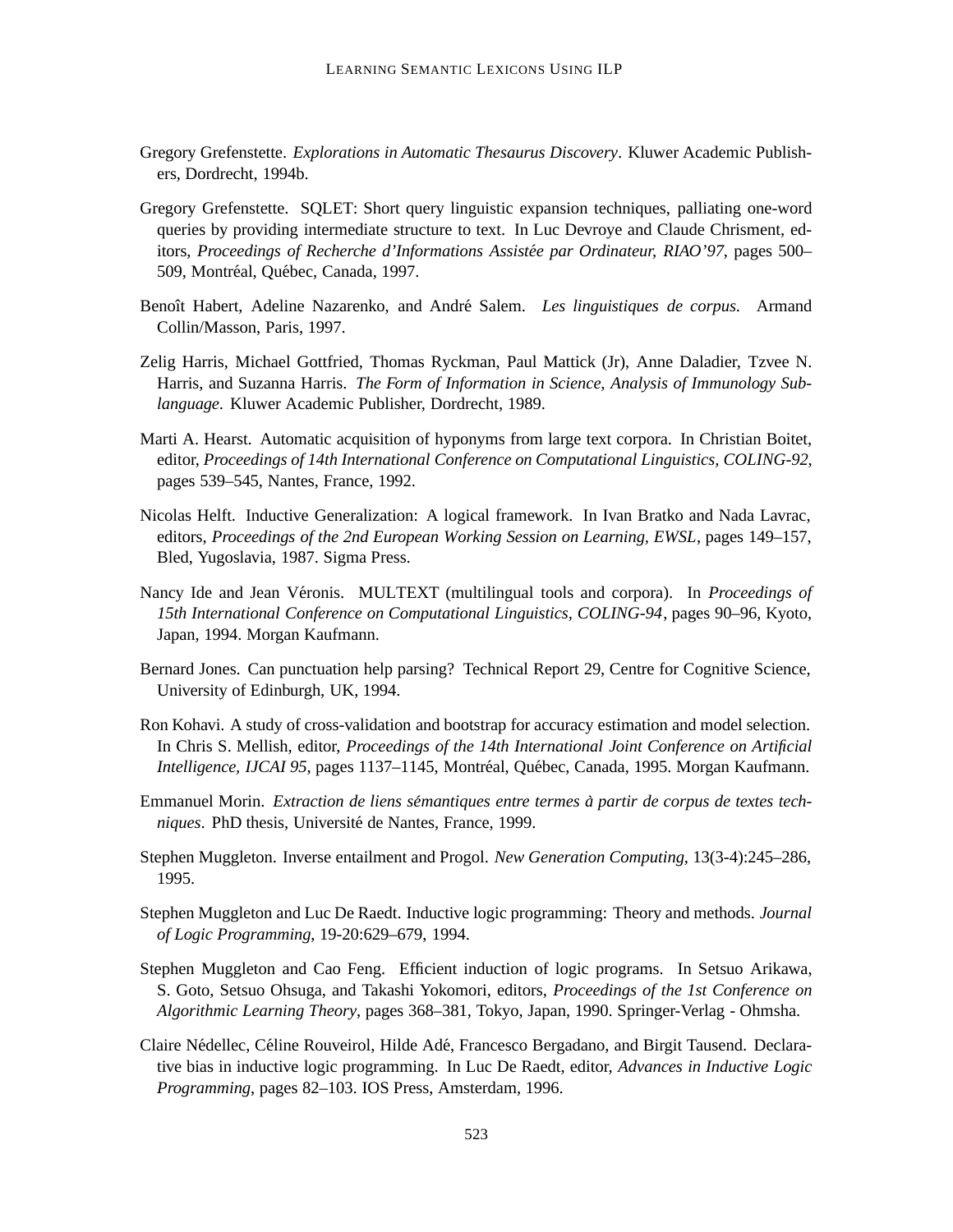- Shan-Hwei Nienhuys-Cheng and Ronald de Wolf. Least generalizations and greatest specializations of sets of clauses. *Journal of Artificial Intelligence Research*, 4:341–363, 1996.
- Dominique Petitpierre and Graham Russell. MMORPH the multext morphology program. Technical report, ISSCO, University of Geneva, Switzerland, 1998.
- Ronan Pichon and Pascale Sébillot. Acquisition automatique d'informations lexicales à partir de corpus: Un bilan. Research report 3321, INRIA, Rennes, France, 1997.
- Ronan Pichon and Pascale Sébillot. From corpus to lexicon: From contexts to semantic features. In Barbara Lewandowska-Tomaszczyk and Patrick James Melia, editors, *Proceedings of Practical Applications in Language Corpora, PALC'99*, volume 1 of *Lodz studies in Language*, pages 375– 389. Peter Lang, 2000.
- Gordon D. Plotkin. A note on inductive generalization. In B. Meltzer and D. Michie, editors, *Machine Intelligence 5*, pages 153–163, Edinburgh, 1970. Edinburgh University Press.
- James Pustejovsky. *The Generative Lexicon*. MIT Press, Cambridge, MA, USA, 1995.
- James Pustejovsky, Peter Anick, and Sabine Bergler. Lexical semantic techniques for corpus analysis. *Computational Linguistics*, 19(2):331–358, 1993.
- John Ross Quinlan. Learning logical definitions from relations. *Machine Learning*, 5(3):239–266, 1990.
- Anke Rieger. Optimizing chain Datalog programs and their inference procedures. LS-8 Report 20, University of Dortmund, Lehrstuhl Informatik VIII, Dortmund, Germany, 1996.
- Gerard Salton. *Automatic Text Processing*. Addison-Wesley, 1989.
- Pascale Sébillot, Pierrette Bouillon, and Cécile Fabre. Inductive logic programming for corpusbased acquisition of semantic lexicons. In Claire Cardie, Walter Daelemans, Claire Nédellec, and Erik Tjong Kim Sang, editors, *Proceedings of the Fourth Conference on Computational Natural Language Learning (CoNLL-2000) and of the Second Learning Language in Logic Workshop (LLL-2000)*, pages 199–208, Lisbon, Portugal, September 2000.
- Giovanni Semeraro, Floriana Esposito, Donato Malerba, Clifford Brunk, and Michael J. Pazzani. Avoiding non-termination when learning logic programs: A case study with FOIL and FOCL. In L. Fribourg and F. Turini, editors, *Proceedings of Logic Program Synthesis and Transformation - MetaProgramming in Logic, LOPSTR 1994*, volume 883 of *LNCS*, pages 183–198. Springer-Verlag, 1994.
- Alan F. Smeaton. Using NLP or NLP resources for information retrieval tasks. In Tomek Strzalkowski, editor, *Natural Language Information Retrieval*, pages 99–111. Kluwer Academic Publishers, Dordrecht, 1999.
- Karen Spärck Jones. What is the role of NLP in text retrieval? In Tomek Strzalkowski, editor, *Natural Language Information Retrieval*, pages 1–24. Kluwer Academic Publishers, Dordrecht, 1999.